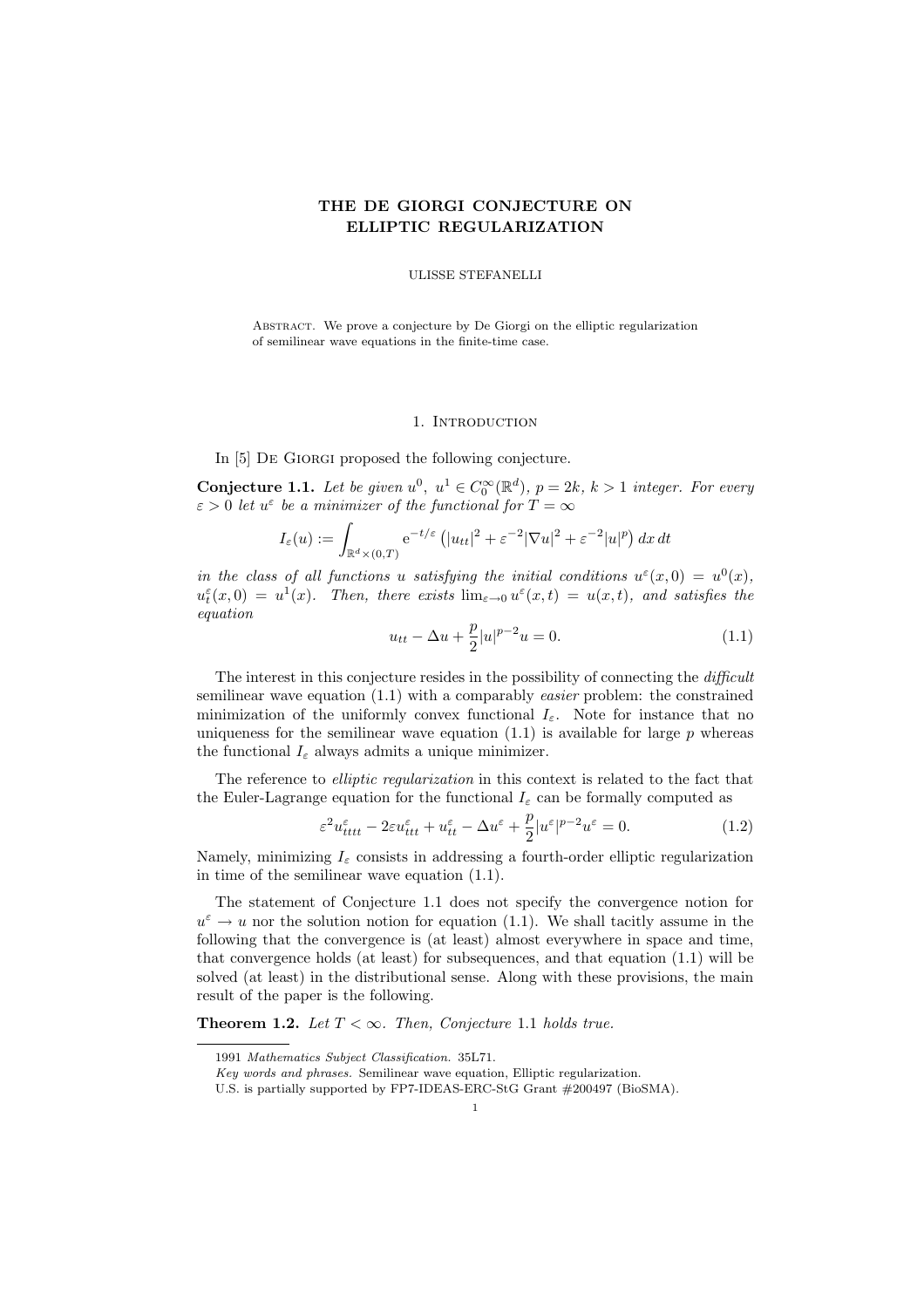In the scalar case  $d = 0$ , Conjecture 1.1 is illustrated in Figure 1.



Figure 1: Conjecture 1.1 in the scalar case  $d = 0$ , for  $p = 4$ ,  $u^0 = 1$ , and  $u^1 = 0$ . The dashed lines are the minimizers of  $I_{\varepsilon}$  for  $\varepsilon = 0.4$  (top at  $t = 0+$ ), 0.2, 0.1, 0.05 (bottom), whereas the solid line is the unique solution of  $u'' + u^3 = 0$ , along with the given boundary conditions.

Note that the possibility of considering  $T = \infty$  seems to be nontrivial and it is currently out of reach for the present analysis. Moreover, although not explicitly mentioned in the original text of Conjecture 1.1, one may quite naturally wonder if the limit trajectory u attains the initial conditions  $u(0) = u^0$  and  $u_t(0) = u^1$  as well. In this regard, we shall remark that our analysis is still partial as the only condition  $u(0) = u^0$  is ascertained in the following.

On the other hand, we are in the position of proving some generalization of Conjecture 1.1 as well. Indeed, assumptions on the initial data  $u^0$  and  $u^1$  can be weakened and convergence is proved to take place in a suitable topology (and, correspondingly, to a stronger solution notion). More significantly, we can allow for more general nonlinearities, in the spirit of [5] . In particular, we prove Conjecture 1.1 for all  $p > 2$ .

The natural energy estimate for semilinear wave equation (1.1) entails a pointwisein-time bound on  $u$  in terms of data. The core of the proof of Conjecture 1.1 relies in checking that, even in the elliptic-regularized situation of the Euler-Lagrange equation  $(1.2)$ , we are in the position of establishing a corresponding *integral* energy estimate for  $u^{\varepsilon}$  independently of  $\varepsilon$ . Namely, we have the following.

**Lemma 1.3** (Energy estimate). Let  $u^{\varepsilon}$  minimize  $I_{\varepsilon}$  for  $\varepsilon < 1/2$  with  $u^{\varepsilon}(0) = u^0$ and  $u_t^{\varepsilon}(0) = u^1$ . Then,

$$
\int_{\mathbb{R}^d \times (0,T)} \left( |u_t^{\varepsilon}|^2 + |\nabla u^{\varepsilon}|^2 + |u^{\varepsilon}|^p \right) dx dt \le C \tag{1.3}
$$

where C depends on  $u^0$ ,  $u^1$ , and T but not on  $\varepsilon$ .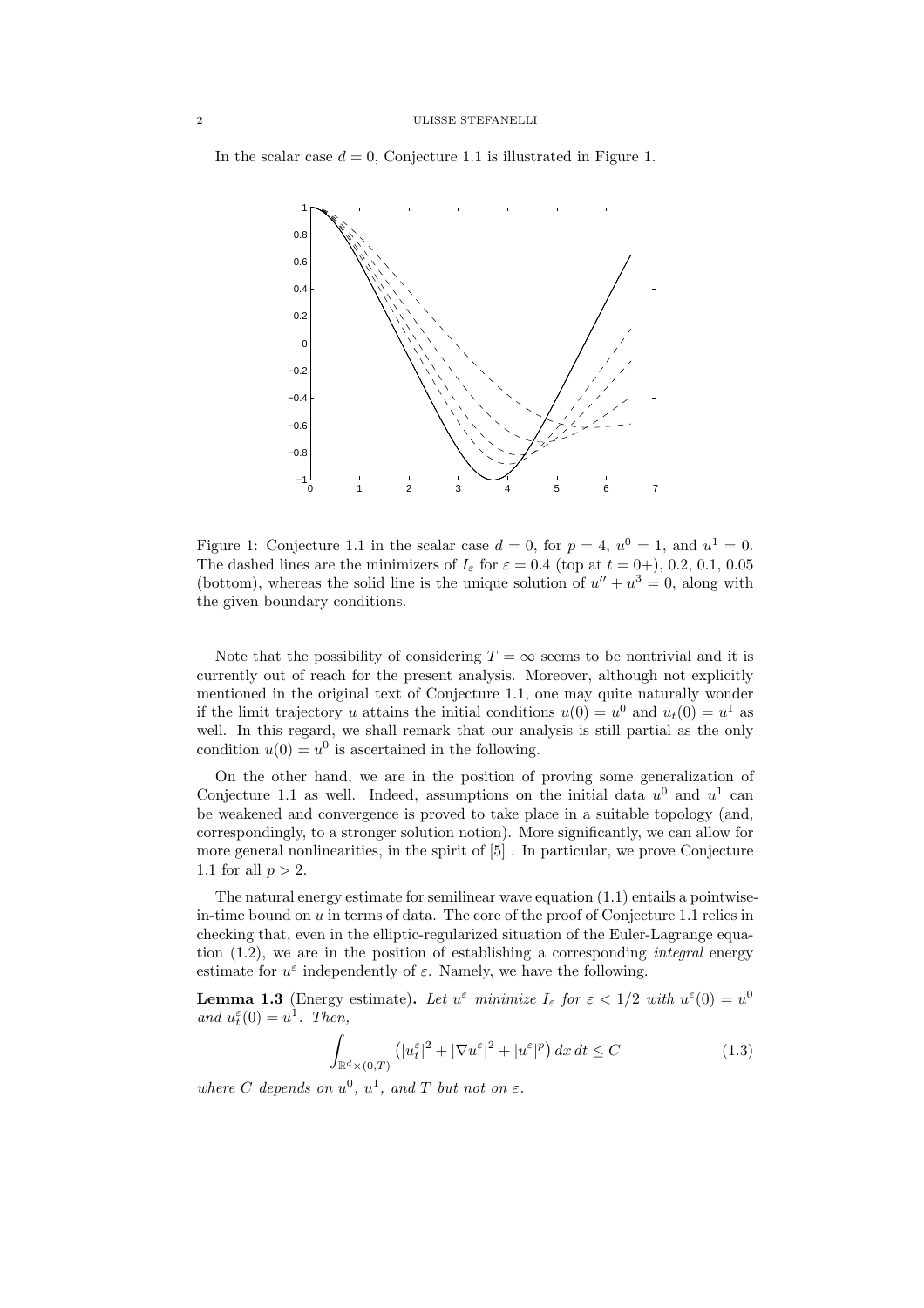The proof of this Lemma will be detailed in Section 2. Once the energy estimate (1.3) is established, Conjecture 1.1 follows by passing to the limit in (a suitable variational version of) the Euler-Lagrange equation (1.2). This limiting procedure is discussed in Section 3. Eventually, extensions and comments are collected in Subsection 3.1.

This is, to our knowledge, the first result in the direction of elliptic regularization of nonlinear hyperbolic equations. Elliptic regularization has been already considered in the frame of parabolic problems and results in the linear case can be found in Lions & Magenes [9]. The first application of this variational perspective to a nonlinear dissipative problem is due to Ilmanen [7] in the context of mean curvature flow. Results and applications to rate-independent dissipative systems have been presented by MIELKE  $&$  ORTIZ [11] and then extended and coupled with time-discretization in [12]. In the case of gradient flows, two relaxation and scaling examples are provided by CONTI  $&$  ORTIZ [3] whereas the general abstract theory is addressed in [13]. Some application to mean curvature flow of cartesian surfaces is in [17] and the elliptic regularization of doubly nonlinear parabolic equations is discussed in [1, 2]. Finally, a similar functional approach (with  $\varepsilon$  fixed though) has been considered by LUCIA, MURATOV,  $&$  NOVAGA [10, 14, 15] in connection with travelling waves in reaction-diffusion-advection problems.

On the other hand, the literature on the semilinear wave equation (1.1) is vast and it is clearly beyond the purposes of this note to provide a comprehensive review. The reader can consider the monographs by LIONS [8, Chap. 1] and by SHATAH  $&$  STRUWE [16, Subsect. 8.3.1] for a collection of results, references, and historical remarks.

# 2. Energy estimate

This section brings to the proof of Lemma 1.3. We start by presenting a formal argument in Subsection 2.1. Then, the rigorous proof is achieved by means of a time-discretization procedure and is detailed in the Subsections 2.2-2.5.

In the following  $(\cdot, \cdot)$  stands for the usual scalar product in  $L^2(\mathbb{R}^d)$  and  $|\cdot|$  is used both for the corresponding norm and the modulus in  $\mathbb{R}$  and  $\mathbb{R}^d$ . Moreover, given

$$
U := \{ u \in L^p(\mathbb{R}^d) : \nabla u \in L^2(\mathbb{R}^d) \}
$$

(note that  $U \not\subset L^2(\mathbb{R}^d)$ , take  $x \mapsto (1+|x|)^{-d/2}$ ), for all  $u, v \in U$  we will use the notation

$$
\phi(u) := \frac{1}{2} \int_{\mathbb{R}^d} \left( |\nabla u|^2 + |u|^p \right),
$$
  

$$
(Au, v) := \int_{\mathbb{R}^d} \left( \nabla u \cdot \nabla v + \frac{p}{2} |u|^{p-2} u v \right).
$$

In particular, let us observe that  $(p' := p/(p-1) < 2 < p)$ 

$$
(Au, v) \leq \int_{\mathbb{R}^d} \left( \frac{\sigma^2}{2} |\nabla u|^2 + \frac{1}{2\sigma^2} |\nabla v|^2 + \frac{\sigma^{p'}}{p'} \frac{p}{2} ||u|^{p-2} u \Big|^{p'} + \frac{1}{p\sigma^p} \frac{p}{2} |v|^p \right)
$$
  

$$
\leq \sigma^{p'}(p-1)\phi(u) + \frac{1}{\sigma^p} \phi(v) \quad \text{for all} \quad \sigma \in (0, 1).
$$
 (2.1)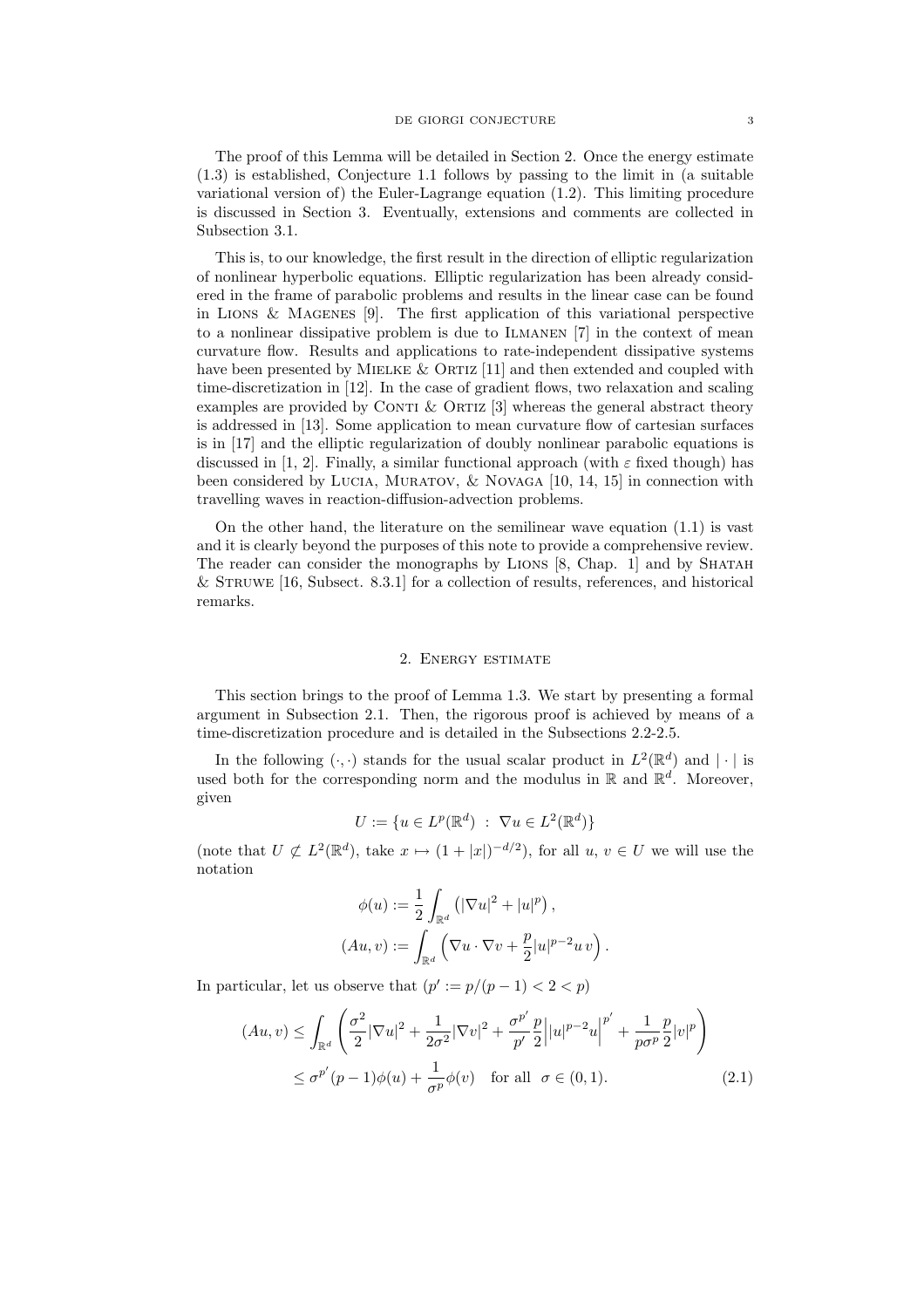Define the space

$$
\mathcal{U}:=H^2(0,T;L^2(\mathbb{R}^d))\cap L^2(0,T;H^1(\mathbb{R}^d))\cap L^p(\mathbb{R}^d\times (0,T))
$$

and let  $u^{\varepsilon}$  minimize  $I_{\varepsilon}$  over the non-empty, convex, and closed set

$$
\mathcal{K}(u^0, u^1) := \{ u \in \mathcal{U} \ : \ u(0) = u^0, \ u_t(0) = u^1 \}.
$$

By considering  $r \mapsto I_{\varepsilon}(u^{\varepsilon} + rv)$  for  $v \in K(0,0)$  we obtain that

$$
0 = \int_0^T e^{-t/\varepsilon} \left( (u_{tt}^{\varepsilon}, v_{tt}) + \frac{1}{\varepsilon^2} (Au^{\varepsilon}, v) \right) \quad \forall v \in \mathcal{K}(0, 0).
$$
 (2.2)

For the sake of notational simplicity, we shall drop the superscript  $\varepsilon$  from  $u^{\varepsilon}$  in the remainder of this section.

2.1. A formal estimate. Let us present here some heuristics for Lemma 1.3. By assuming smoothness, we get from  $(2.2)$  that u solves

$$
0 = \int_0^T \left( \partial_{tt} (e^{-t/\varepsilon} u_{tt}) + \frac{1}{\varepsilon^2} e^{-t/\varepsilon} \left( -\Delta u + \frac{p}{2} |u|^{p-2} u \right), v \right) + \left( e^{-T/\varepsilon} u_{tt}(T), v_t(T) \right) - \left( \partial_t (e^{-t/\varepsilon} u_{tt})(T), v(T) \right) \quad \forall v \in \mathcal{K}(0, 0).
$$
 (2.3)

Namely, the Euler-Lagrange equation (1.2) holds along with the final homogeneous Neumann boundary conditions

$$
u_{tt}(T) = u_{ttt}(T) = 0.
$$
\n(2.4)

Test now (1.2) by the function  $t \mapsto (1 + T - t)(u_t(t) - u^1)$  and take the integral on  $(0,T)$ . By recalling that

$$
\forall g \in L^{1}(0, T), \quad \int_{0}^{T} (1 + T - t)g(t)dt = \int_{0}^{T} g(t)dt + \int_{0}^{T} \left( \int_{0}^{t} g(s)ds \right)dt \quad (2.5)
$$

we obtain the equality

$$
\left(\frac{1}{2} - \varepsilon\right) |u_t(T) - u^1|^2 + \frac{1}{2} \int_0^T |u_t - u^1|^2 + \phi(u(T)) + \int_0^T \phi(u)
$$
  
+ 
$$
\frac{(1+T)\varepsilon^2}{2} |u_{tt}(0)|^2 + \left(2\varepsilon - \frac{3}{2}\varepsilon^2\right) \int_0^T |u_{tt}|^2 + 2\varepsilon \int_0^T \int_0^t |u_{tt}|^2
$$
  
= 
$$
-\varepsilon^2 (u_{ttt}(T), u_t(T) - u^1) + \frac{\varepsilon^2}{2} |u_{tt}(T)|^2 + (2\varepsilon - \varepsilon^2) (u_{tt}(T), u_t(T) - u^1)
$$
  
+ 
$$
(1+T)\phi(u^0) + \int_0^T (Au, u^1) + \int_0^T \int_0^t (Au, u^1).
$$
 (2.6)

Note that this computation amounts in testing (1.2) by  $t \mapsto u_t(t) - u^1$ , integrating in time, and summing the result with the same relation integrated in time once again (see (2.5)). Namely, we summarize this procedure as follows

$$
\int_0^T (1.2)|_{v=u_t-u^1} + \int_0^T \left( \int_0^t (1.2)|_{v=u_t-u^1} \right). \tag{2.7}
$$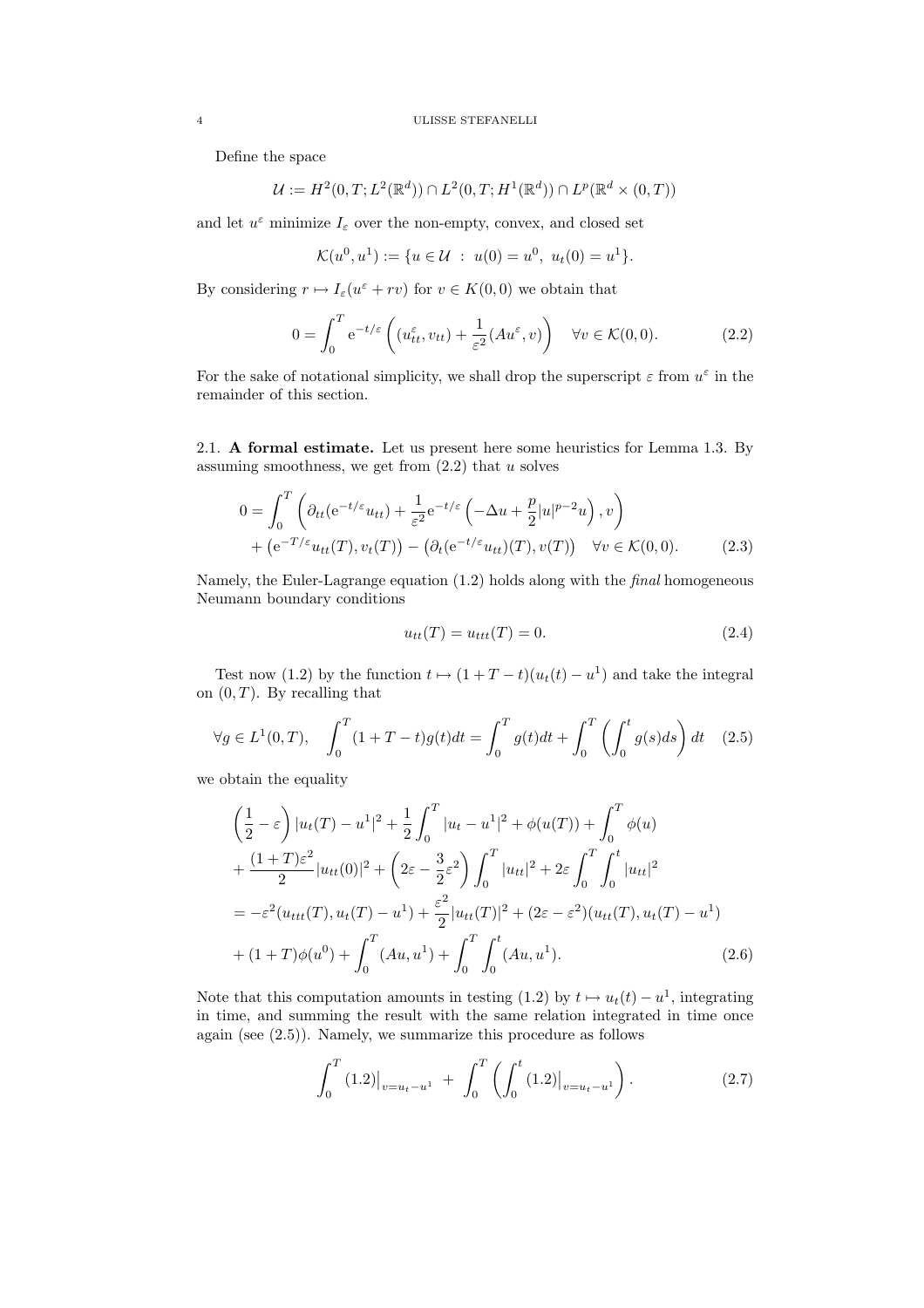Owing to the final boundary conditions (2.4), the right-hand side of (2.6) can be controlled as follows

$$
(1+T)\phi(u^{0}) + \int_{0}^{T} (Au, u^{1}) + \int_{0}^{T} \int_{0}^{t} (Au, u^{1})
$$
  

$$
\stackrel{(2.1)}{\leq} \frac{1}{2} \int_{0}^{T} \phi(u) + C(\phi(u^{0}) + \phi(u^{1}))
$$
 (2.8)

where C depends on T. Hence, for  $\varepsilon < 1/2$ , one has that

$$
\int_0^T \left( |u_t|^2 + \phi(u) \right) \le C.
$$

Namely, the energy estimate (1.3) holds.

2.2. Time-discretization. The argument of Subsection 2.1 is formal. In particular, the final boundary conditions (2.4) make no sense as  $u \in \mathcal{U}$  only.

In order to provide a rigorous proof of Lemma 1.3 we will proceed by timediscretization. To this aim let the time step  $\tau := T/n$  ( $n \in \mathbb{N}$ ) be fixed, consider the space

$$
\mathcal{U}_{\tau} := \big\{ (u_0, \ldots, u_n) \in (L^2(\mathbb{R}^d))^{n+1} \; : \; (u_2, \ldots, u_{n-2}) \in U^{n-3} \big\},
$$

and define the functional  $I_{\varepsilon\tau} : \mathcal{U}_{\tau} \to [0, \infty)$  by

$$
I_{\varepsilon\tau}(u_0,\ldots,u_n):=\sum_{i=2}^n\tau\rho_{\tau,i}\frac{1}{2}|\delta^2 u_i|^2+\sum_{i=2}^{n-2}\frac{\tau}{\varepsilon^2}\rho_{\tau,i+2}\phi(u_i).
$$

Given the vector  $(w_m, \ldots, w_n)$ , in the latter we have used the notation  $\delta w$  for its discrete derivative  $\delta w_i := (w_i - w_{i-1})/\tau$  for  $i \geq m+1$  and  $\delta^2 w := \delta(\delta w)$ ,  $\delta^3 w := \delta(\delta^2 w)$  and so on. Moreover, we have used the *weights* 

$$
\rho_{\tau,i} := \left(\frac{\varepsilon}{\varepsilon + \tau}\right)^i \quad i = 0, 1, \dots, n. \tag{2.9}
$$

These weights are nothing but the discrete version of the exponentially decaying weight  $t \mapsto \exp(-t/\varepsilon)$  for we have that  $\delta \rho_{\tau,i} + \rho_{\tau,i}/\varepsilon = 0$ . Namely,  $\rho_{\tau,i}$  is the solution of the backward Euler scheme applied to  $\rho' + \rho/\varepsilon = 0$ .

The functional  $I_{\varepsilon\tau}$  represents a discrete version of the original time-continuous functional  $I_{\varepsilon}$ . We shall drop the subscript  $\tau$  from  $\rho_{\tau,i}$  in the remainder of this section for notational simplicity.

For all vectors  $(w_0,\ldots,w_n)$ , we indicate by  $\overline{w}_{\tau}$  and  $w_{\tau}$  its backward constant and piecewise affine interpolants on the partition, respectively. Namely,

$$
\overline{w}_{\tau}(0) = w_{\tau}(0) := w_0, \quad \overline{w}_{\tau}(t) := w_i, \quad w_{\tau}(t) := \alpha_i(t)w_i + (1 - \alpha_i(t))w_{i-1}
$$
  
for  $t \in ((i - 1)\tau, i\tau], i = 1, ..., n$ 

where we have used the auxiliary functions

$$
\alpha_i(t) := (t - (i - 1)\tau)/\tau
$$
 for  $t \in ((i - 1)\tau, i\tau], i = 1, ..., n$ .

In particular,  $\partial_t w_\tau = \overline{\delta w}_\tau$  almost everywhere.

The strategy of the proof of Lemma 1.3 consists in establishing the energy estimate (1.3) at the time-discrete level (Subsection 2.4) and then pass to the limit as  $\tau \to 0$  (Subsection 2.5). As a preparatory step, we present the Euler-Lagrange equation for the time-discrete functional  $I_{\varepsilon\tau}$  in Subsection 2.3.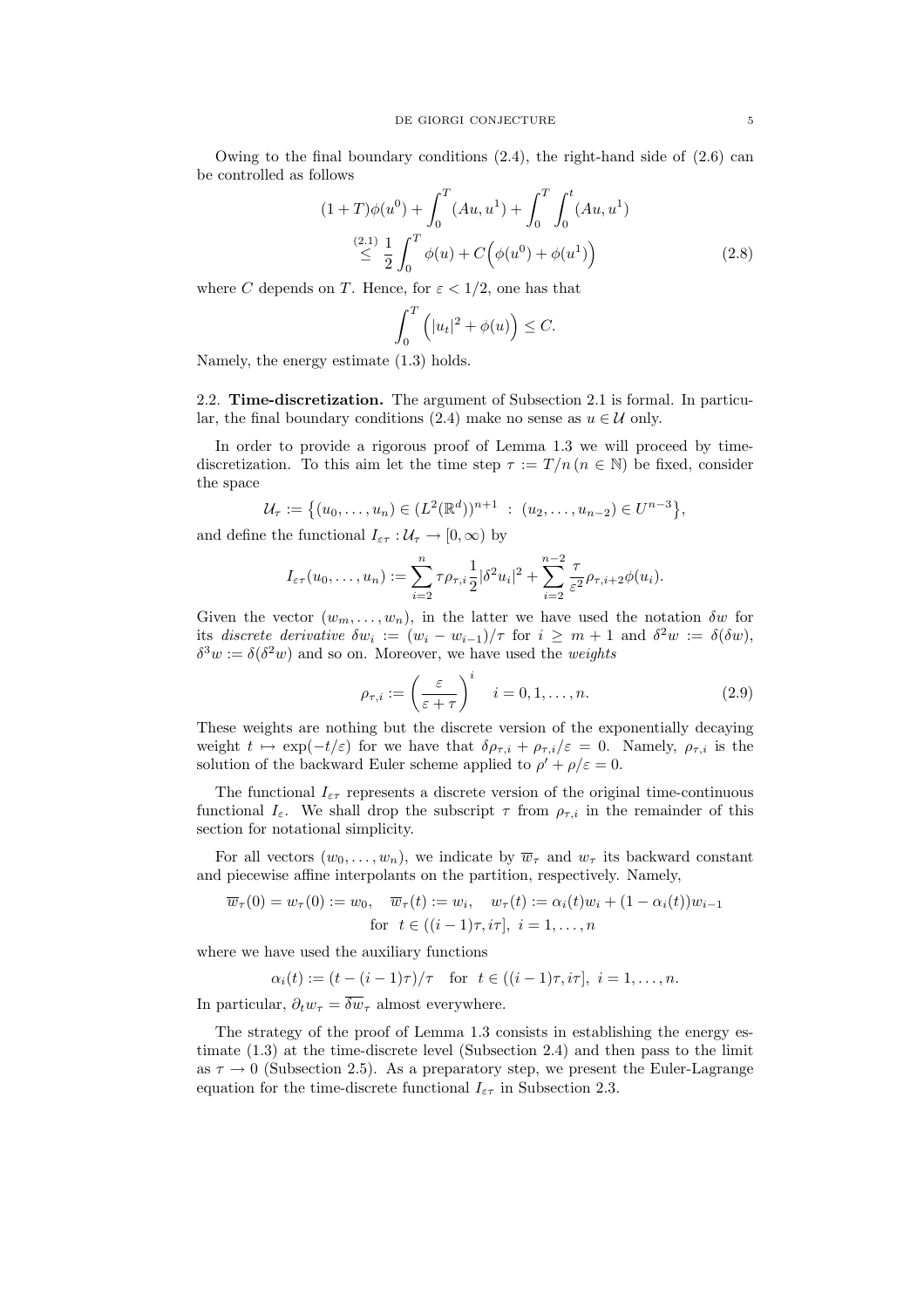# 2.3. Time-discrete Euler-Lagrange equation. Let us define the convex set

$$
\mathcal{K}_{\tau}(u^0, u^1) := \{(u_0, \ldots, u_n) \in \mathcal{U}_{\tau} : u_0 = u^0, \ \delta u_1 = u^1\}.
$$

The time-discrete functional  $I_{\varepsilon\tau}$  is clearly convex. Moreover,  $I_{\varepsilon\tau}$  turns out to be coercive on  $\mathcal{K}_{\tau}(u^0, u^1)$ . Indeed, the coercivity of  $I_{\varepsilon\tau}$  in  $U^{n-3}$  with respect to the components  $(u_2, \ldots, u_{n-2})$  is immediate. As for the coercivity in  $(L^2(\mathbb{R}^d))^{n+1}$  we preliminarily observe that, for all  $(u_0, \ldots, u_n) \in \mathcal{K}_{\tau}$ ,

$$
\sum_{k=2}^{n} \tau |u_i|^2 \le C \left( |u^0|^2 + |u^1|^2 + n \sum_{k=2}^{n} \tau |\delta^2 u_k|^2 \right) \quad i = 2, \dots, n \tag{2.10}
$$

where  $C$  depends on  $T$ . Hence, we have that

$$
I_{\varepsilon,\tau}(u_0,\ldots,u_n) \geq \sum_{k=2}^n \tau \rho_k \frac{1}{2} |\delta^2 u_k|^2 \stackrel{(2.10)}{\geq} \frac{\rho_n}{2n} \left( \frac{1}{C} \sum_{k=2}^n \tau |u_k|^2 - |u^0|^2 - |u^1|^2 \right)
$$

where C is the constant in (2.10). In particular, the functional  $I_{\varepsilon\tau}$  controls the norm in  $(L^2(\mathbb{R}^d))^{n+1}$  (up to constants depending on T,  $\varepsilon$ , and  $\tau$ ). Moreover, the quadratic character of the first term in  $I_{\varepsilon\tau}$  and the latter computation ensure that the functional  $I_{\varepsilon\tau}$  is uniformly convex in  $(L^2(\mathbb{R}^d))^{n+1}$  along  $\mathcal{K}_\tau(u^0, u^1)$ . Hence,  $I_{\varepsilon\tau}$ admits a unique minimizer  $(u_0, \ldots, u_n)$  in  $\mathcal{K}_{\tau}(u^0, u^1)$  and we directly compute (see equation  $(2.2)$  that

$$
0 = \sum_{i=2}^{n} \tau \rho_i(\delta^2 u_i, \delta^2 v_i) + \sum_{i=2}^{n-2} \frac{\tau}{\varepsilon^2} \rho_{i+2}(Au_i, v_i) \quad \forall (v_0, \dots, v_n) \in \mathcal{K}_{\tau}(0, 0). \tag{2.11}
$$

Let us now proceed along the same lines of (2.3). First of all, we sum-by-parts and obtain that

$$
\sum_{i=2}^{n} \tau \rho_i (\delta^2 u_i, \delta^2 v_i) = \sum_{i=2}^{n} \rho_i (\delta^2 u_i, \delta v_i) - \sum_{i=2}^{n} \rho_i (\delta^2 u_i, \delta v_{i-1})
$$
  
\n
$$
= \rho_n (\delta^2 u_n, \delta v_n) - \rho_2 (\delta^2 u_2, \delta v_1) - \sum_{i=2}^{n-1} \tau (\delta (\rho \delta^2 u)_{i+1}, \delta v_i)
$$
  
\n
$$
\delta v_{\underline{1}} = 0 \rho_n (\delta^2 u_n, \delta v_n) - \sum_{i=2}^{n-1} (\delta (\rho \delta^2 u)_{i+1}, v_i) + \sum_{i=2}^{n-1} (\delta (\rho \delta^2 u)_{i+1}, v_{i-1})
$$
  
\n
$$
= \rho_n (\delta^2 u_n, \delta v_n) - (\delta (\rho \delta^2 u)_n, v_{n-1}) + (\delta (\rho \delta^2 u)_3, v_1) + \sum_{i=2}^{n-2} \tau (\delta^2 (\rho \delta^2 u)_{i+2}, v_i)
$$
  
\n
$$
\sum_{i=2}^{n} \rho_n (\delta^2 u_n, \delta v_n) - (\delta (\rho \delta^2 u)_n, v_{n-1}) + \sum_{i=2}^{n-2} \tau (\delta^2 (\rho \delta^2 u)_{i+2}, v_i).
$$

Next, by means of definition (2.9) (and some tedious computation) we check that

$$
\delta^2(\rho \delta^2 u)_{i+2} = \rho_{i+2} \left( \delta^4 u_{i+2} - \frac{2}{\varepsilon} \delta^3 u_{i+1} + \frac{1}{\varepsilon^2} \delta^2 u_i \right),
$$

and rewrite relation (2.11) in the equivalent form

$$
0 = \rho_n(\delta^2 u_n, \delta v_n) - (\delta(\rho \delta^2 u)_n, v_{n-1})
$$
  
+ 
$$
\sum_{i=2}^{n-2} \frac{\tau}{\varepsilon^2} \rho_{i+2} ((\varepsilon^2 \delta^4 u_{i+2} - 2\varepsilon \delta^3 u_{i+1} + \delta^2 u_i, v_i) + (Au_i, v_i))
$$
  
for all  $(v_0, \ldots, v_n) \in \mathcal{K}_\tau(0, 0).$  (2.12)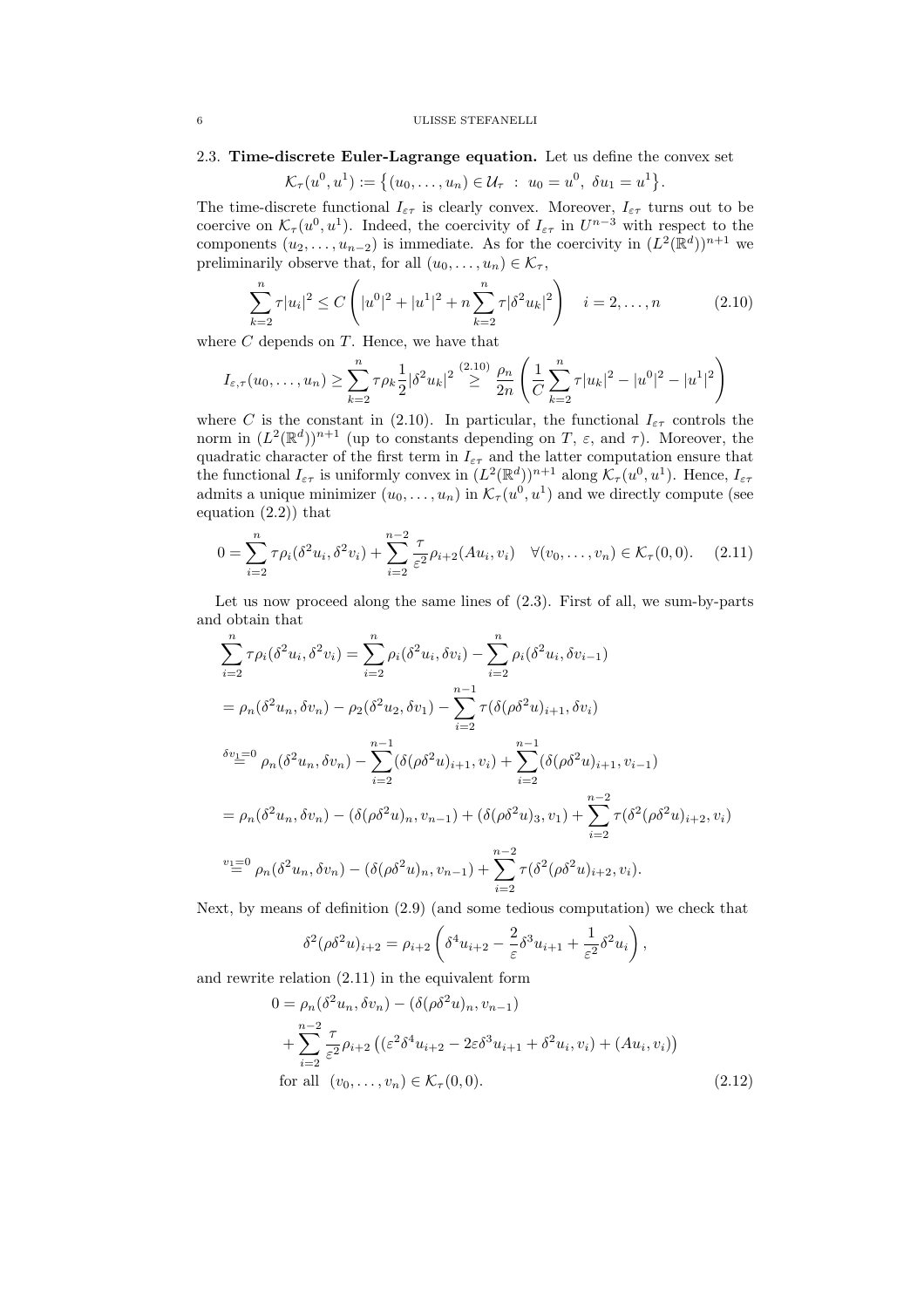### DE GIORGI CONJECTURE 7

We have hence proved that the minimizer  $(u_0, \ldots, u_n)$  of  $I_{\varepsilon\tau}$  solves

$$
(\varepsilon^2 \delta^4 u_{i+2} - 2\varepsilon \delta^3 u_{i+1} + \delta^2 u_i, v) + (Au_i, v) = 0 \quad \forall v \in U, \ i = 2, ..., n-2, \quad (2.13)
$$

$$
u_0 = u^0, \quad \delta u_1 = u^1, \quad \delta^2 u_n = \delta^3 u_n = 0, \quad (2.14)
$$

which is nothing but the time-discrete analogue of the Euler-Lagrange equation (1.2) and of the final conditions (2.4). Note incidentally that the final boundary conditions in (2.14) imply, in particular, that  $\delta^2 u_{n-1} = 0$ .

2.4. Energy estimate at the time-discrete level. The strategy of the proof of the energy estimate at the time-discrete level is exactly the same as that of Section 2.1. In particular, we present a time-discrete version of estimate (2.7) by using the time-discrete Euler-Lagrange equation (2.13) instead of (1.2). Namely, we perform the following

$$
\sum_{k=2}^{n-2} \tau(2.13)|_{v=\delta u_k-u^1} + \sum_{k=2}^{n-2} \tau \left( \sum_{i=2}^k \tau(2.13)|_{v=\delta u_i-u^1} \right), \tag{2.15}
$$

(note that  $\delta u_k - u^1 \in U$  for  $k = 2, \ldots, n - 2$ ).

We shall start by the first term in (2.15). Hence, we test relation (2.13) on  $v = \tau(\delta u_i - u^1)$  and sum for  $i = 2, \dots, k \leq n-2$  in order to get that

$$
\varepsilon^2 \sum_{i=2}^k \tau(\delta^4 u_{i+2}, \delta u_i - u^1) - 2\varepsilon \sum_{i=2}^k \tau(\delta^3 u_{i+1}, \delta u_i - u^1) + \sum_{i=2}^k \tau(\delta^2 u_i, \delta u_i - u^1) + \sum_{i=2}^k \tau(Au_i, \delta u_i - u^1) = 0.
$$
 (2.16)

Let us now treat separately the terms in the above left-hand side. The fourthorder-in-time term can be handled as follows.

$$
\varepsilon^{2} \sum_{i=2}^{k} \tau(\delta^{4} u_{i+2}, \delta u_{i} - u^{1}) = \varepsilon^{2} \sum_{i=2}^{k} (\delta^{3} u_{i+2} - \delta^{3} u_{i+1}, \delta u_{i} - u^{1})
$$
  
\n
$$
= \varepsilon^{2} (\delta^{3} u_{k+2}, \delta u_{k} - u^{1}) - \varepsilon^{2} (\delta^{3} u_{3}, \delta u_{2} - u^{1}) - \varepsilon^{2} \sum_{i=3}^{k} \tau(\delta^{3} u_{i+1}, \delta^{2} u_{i})
$$
  
\n
$$
\delta u_{\frac{1}{2}} u^{\frac{1}{2}} \varepsilon^{2} (\delta^{3} u_{k+2}, \delta u_{k} - u^{1}) - \varepsilon^{2} \sum_{i=2}^{k} \tau(\delta^{3} u_{i+1}, \delta^{2} u_{i})
$$
  
\n
$$
= \varepsilon^{2} (\delta^{3} u_{k+2}, \delta u_{k} - u^{1}) - \frac{\varepsilon^{2}}{2} |\delta^{2} u_{k+1}|^{2}
$$
  
\n
$$
+ \frac{\varepsilon^{2}}{2} |\delta^{2} u_{2}|^{2} + \varepsilon^{2} \sum_{i=2}^{k} |\delta^{2} u_{i+1} - \delta^{2} u_{i}|^{2}.
$$
 (2.17)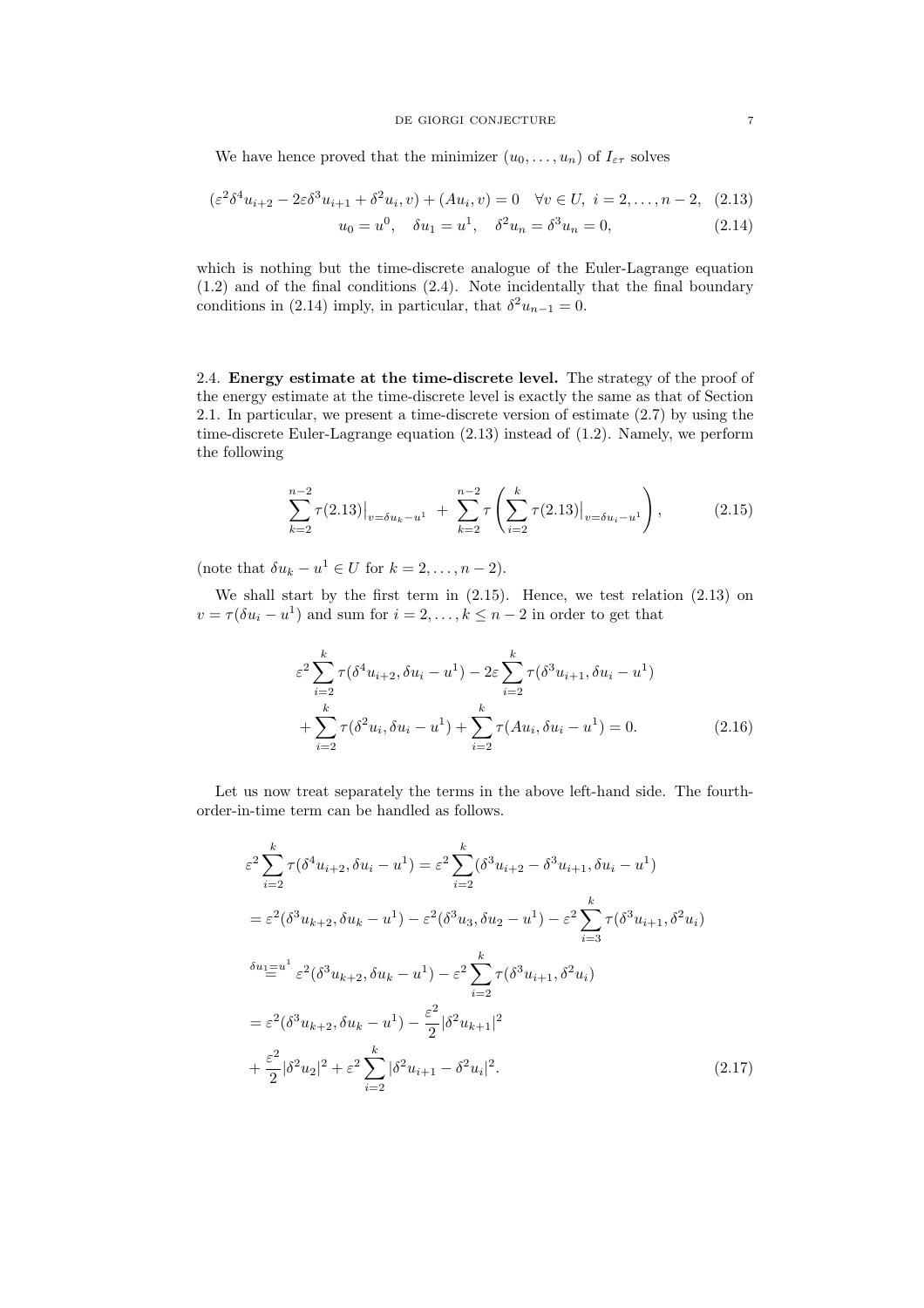Next, we treat the third-order-in-time term of (2.16) as

$$
-2\varepsilon \sum_{i=1}^{k} \tau(\delta^3 u_{i+1}, \delta u_i - u^1) = -2\varepsilon \sum_{i=2}^{k} (\delta^2 u_{i+1} - \delta^2 u_i, \delta u_i - u^1)
$$
  

$$
= -2\varepsilon (\delta^2 u_{k+1}, \delta u_k - u^1) + 2\varepsilon (\delta^2 u_2, \delta u_2 - u^1) + 2\varepsilon \sum_{i=3}^{k} \tau |\delta^2 u_i|^2
$$
  

$$
\delta u_{\frac{1}{2}} u^1 - 2\varepsilon (\delta^2 u_{k+1}, \delta u_k - u^1) + 2\varepsilon \sum_{i=2}^{k} \tau |\delta^2 u_i|^2.
$$
 (2.18)

As for the remaining terms in (2.16) we compute

$$
\sum_{i=2}^{k} \tau(\delta^2 u_i, \delta u_i - u^1) = \frac{1}{2} |\delta u_k - u^1|^2 + \frac{1}{2} \sum_{i=2}^{k} |\delta u_i - \delta u_{i-1}|^2,
$$
\n
$$
\sum_{i=2}^{k} \tau(Au_i, \delta u_i - u^1) \stackrel{\delta u_1 = u^1}{=} \sum_{i=1}^{k} \tau(Au_i, \delta u_i - u^1)
$$
\n
$$
\geq \phi(u_k) - \phi(u^0) - \sum_{i=1}^{k} \tau(Au_i, u^1).
$$
\n(2.20)

By recollecting the computations (2.17)-(2.20) into equation (2.16) we deduce that

$$
\varepsilon^{2} (\delta^{3} u_{k+2}, \delta u_{k} - u^{1}) - \frac{\varepsilon^{2}}{2} |\delta^{2} u_{k+1}|^{2} + \frac{\varepsilon^{2}}{2} |\delta^{2} u_{2}|^{2} - 2\varepsilon (\delta^{2} u_{k+1}, \delta u_{k} - u^{1})
$$
  
+ 
$$
2\varepsilon \sum_{i=2}^{k} \tau |\delta^{2} u_{i}|^{2} + \frac{1}{2} |\delta u_{k} - u^{1}|^{2} + \phi(u_{k}) \leq \phi(u^{0}) + \sum_{i=1}^{k} \tau (Au_{i}, u^{1}). \tag{2.21}
$$

Let us now move to the consideration of the second term in (2.15). We multiply (2.21) by  $\tau$  and take the sum for  $k = 2, \ldots, n-2$  getting

$$
\varepsilon^{2} \sum_{k=2}^{n-2} \tau (\delta^{3} u_{k+2}, \delta u_{k} - u^{1}) - \frac{\varepsilon^{2}}{2} \sum_{k=2}^{n-2} \tau |\delta^{2} u_{k+1}|^{2} + \frac{\varepsilon^{2}}{2} (n-3) \tau |\delta^{2} u_{2}|^{2}
$$
  

$$
- 2\varepsilon \sum_{k=2}^{n-2} \tau (\delta^{2} u_{k+1}, \delta u_{k} - u^{1}) + 2\varepsilon \sum_{k=2}^{n-2} \tau \sum_{i=2}^{k} \tau |\delta^{2} u_{i}|^{2}
$$
  

$$
+ \frac{1}{2} \sum_{k=2}^{n-2} \tau |\delta u_{k} - u^{1}|^{2} + \sum_{k=2}^{n-2} \tau \phi(u_{k})
$$
  

$$
\leq (n-3) \tau \phi(u^{0}) + \sum_{k=2}^{n-2} \tau \sum_{i=1}^{k} \tau (Au_{i}, u^{1}). \tag{2.22}
$$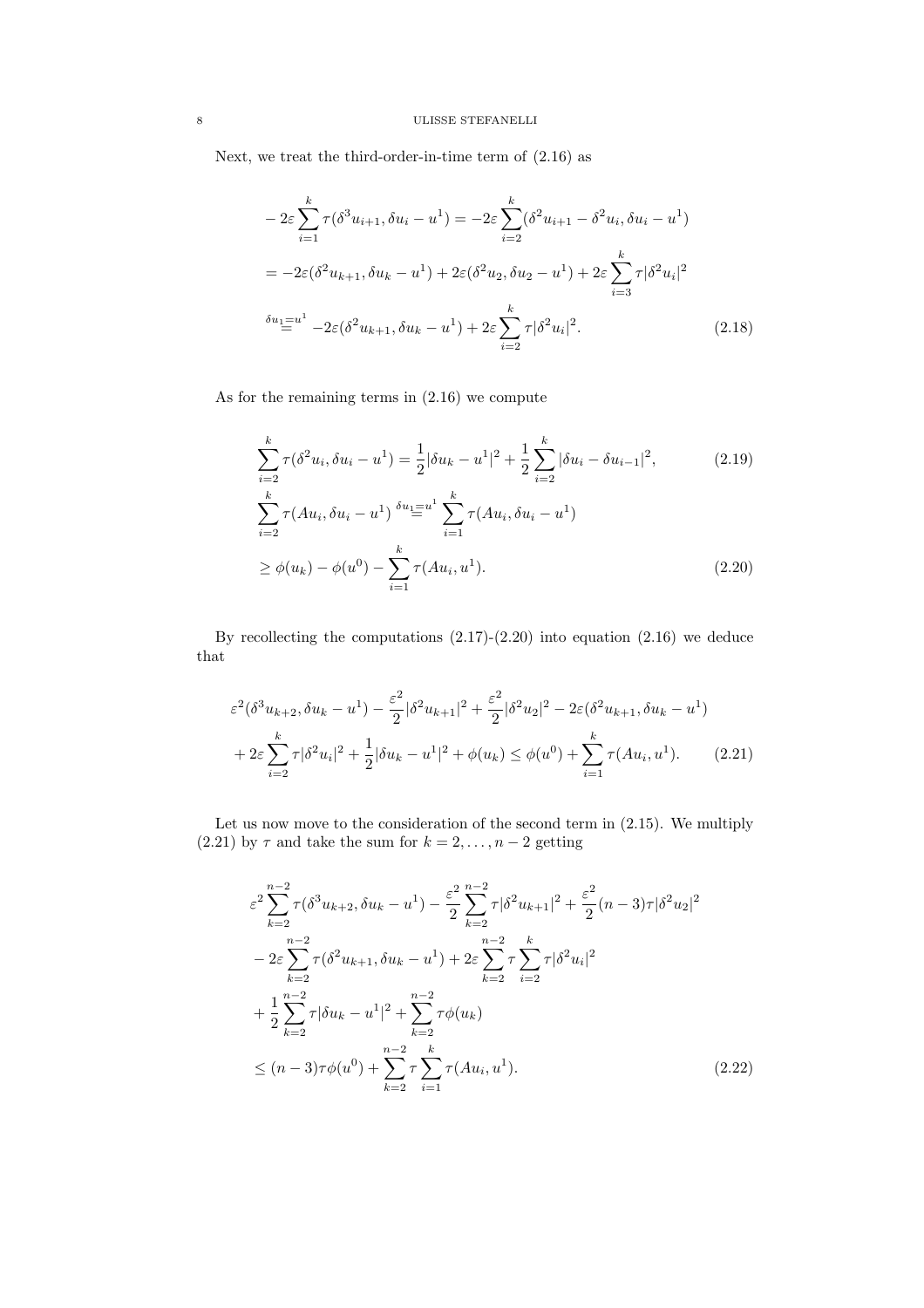Before going on, we prepare some computations in order to handle some terms in the above left-hand side. By summing by parts, we have that

$$
\varepsilon^{2} \sum_{k=2}^{n-2} \tau(\delta^{3} u_{k+2}, \delta u_{k} - u^{1}) = \varepsilon^{2} \sum_{k=2}^{n-2} (\delta^{2} u_{k+2} - \delta^{2} u_{k+1}, \delta u_{k} - u^{1})
$$
  
=  $\varepsilon^{2} (\delta^{2} u_{n}, \delta u_{n-2} - u^{1}) - \varepsilon^{2} (\delta^{2} u_{3}, \delta u_{2} - u^{1}) - \varepsilon^{2} \sum_{k=3}^{n-2} \tau(\delta^{2} u_{k+1}, \delta^{2} u_{k})$   

$$
\stackrel{(2.14)}{=} -\varepsilon^{2} \sum_{k=2}^{n-2} \tau(\delta^{2} u_{k+1}, \delta^{2} u_{k}).
$$
 (2.23)

Moreover, we can also compute that

$$
-2\varepsilon \sum_{k=2}^{n-2} \tau (\delta^2 u_{k+1}, \delta u_k - u^1) = 2\varepsilon \sum_{k=2}^{n-2} (\delta u_k - \delta u_{k+1}, \delta u_k - u^1)
$$
  
\n
$$
= \varepsilon |\delta u_2 - u^1|^2 + \varepsilon \sum_{k=2}^{n-3} |\delta u_{k+1} - \delta u_k|^2 - \varepsilon |\delta u_{n-2} - u^1|^2
$$
  
\n
$$
+ 2\varepsilon (\delta u_{n-2} - \delta u_{n-1}, \delta u_{n-2} - u^1)
$$
  
\n
$$
= \varepsilon |\delta u_2 - u^1|^2 + \varepsilon \sum_{k=2}^{n-3} |\delta u_{k+1} - \delta u_k|^2 - \varepsilon |\delta u_{n-2} - u^1|^2
$$
  
\n
$$
- 2\varepsilon \tau (\delta^2 u_{n-1}, \delta u_{n-2} - u^1)
$$
  
\n
$$
\stackrel{(2.14)}{=} \varepsilon |\delta u_2 - u^1|^2 + \varepsilon \sum_{k=2}^{n-3} |\delta u_{k+1} - \delta u_k|^2 - \varepsilon |\delta u_{n-2} - u^1|^2. \tag{2.24}
$$

Finally, let us observe that

$$
2\varepsilon \sum_{k=2}^{n-2} \tau |\delta^2 u_k|^2 - \varepsilon^2 \sum_{k=2}^{n-2} \tau (\delta^2 u_{k+1}, \delta^2 u_k) - \frac{\varepsilon^2}{2} \sum_{k=2}^{n-2} \tau |\delta^2 u_{k+1}|^2
$$
  
\n
$$
\geq 2\varepsilon \sum_{k=2}^{n-2} \tau |\delta^2 u_k|^2 - \frac{\varepsilon^2}{2} \sum_{k=2}^{n-2} \tau |\delta^2 u_{k+1}|^2 - \frac{\varepsilon^2}{2} \sum_{k=2}^{n-2} \tau |\delta^2 u_k|^2 - \frac{\varepsilon^2}{2} \sum_{k=2}^{n-2} \tau |\delta^2 u_{k+1}|^2
$$
  
\n
$$
\geq \left(2\varepsilon - \frac{3}{2}\varepsilon^2\right) \sum_{k=2}^{n-2} \tau |\delta^2 u_k|^2 - \varepsilon^2 \tau |\delta^2 u_{n-1}|^2
$$
  
\n(2.14) 
$$
\left(2\varepsilon - \frac{3}{2}\varepsilon^2\right) \sum_{k=2}^{n-2} \tau |\delta^2 u_k|^2.
$$
 (2.25)

Let us now write estimate (2.21) by choosing  $k = n - 2$  and taking advantage of the final boundary conditions  $(2.14)$  as

$$
\frac{\varepsilon^2}{2} |\delta^2 u_2|^2 + 2\varepsilon \sum_{k=2}^{n-2} \tau |\delta^2 u_k|^2 + \frac{1}{2} |\delta u_{n-2} - u^1|^2 + \phi(u_{n-2}) \leq \phi(u^0) + \sum_{k=1}^{n-2} \tau (Au_k, u^1).
$$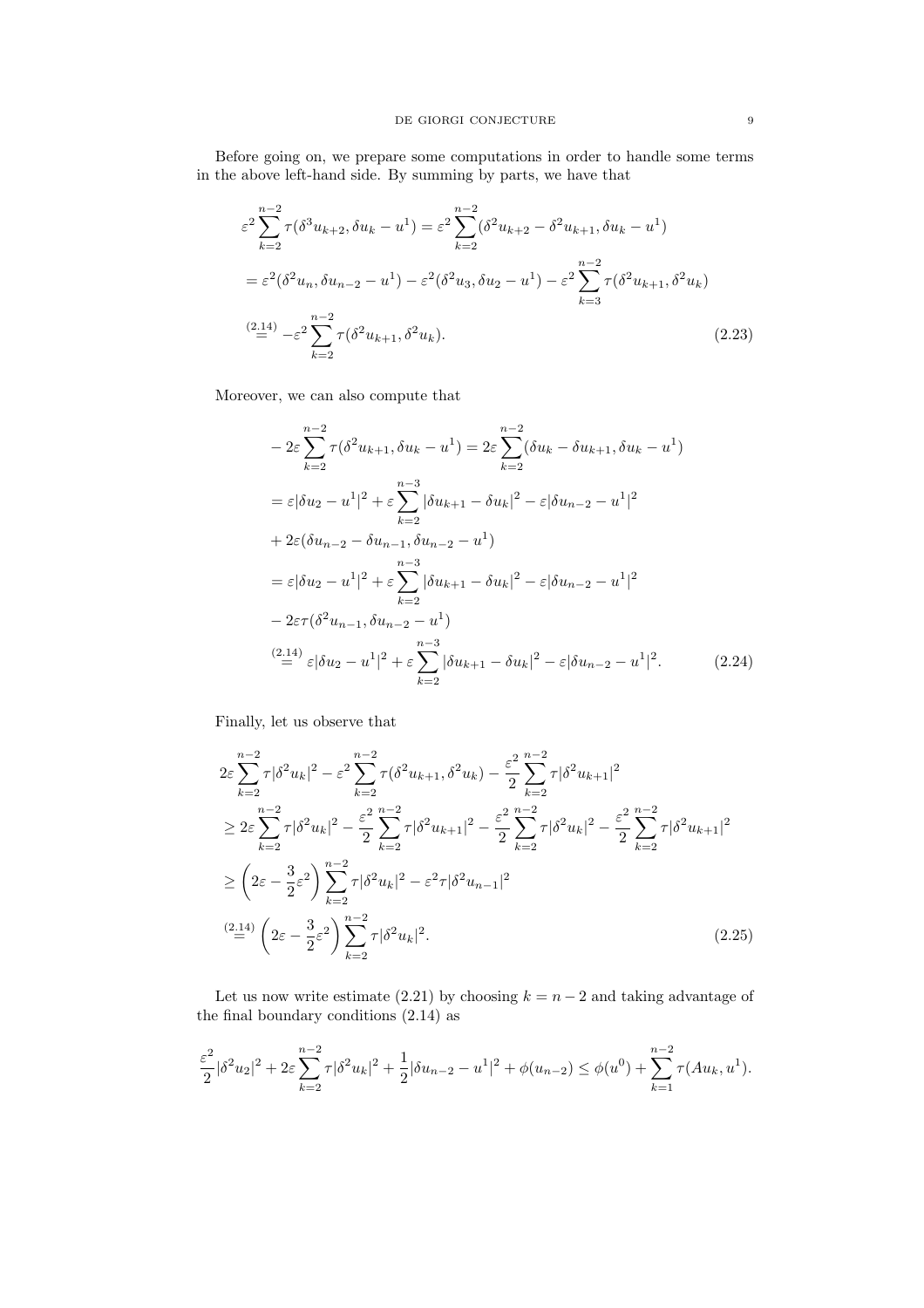By taking the sum of the latter and  $(2.22)$  and using equality  $(2.23)$  and estimates  $(2.24)$ - $(2.25)$ , we obtain that

$$
\left(\frac{1}{2} - \varepsilon\right) |\delta u_{n-2} - u^1|^2 + \frac{1}{2} \sum_{k=2}^{n-2} \tau |\delta u_k - u^1|^2 + \phi(u_{n-2}) + \sum_{k=2}^{n-2} \tau \phi(u_k)
$$
  

$$
\frac{\varepsilon^2}{2} \left(1 + (n-3)\tau\right) |\delta^2 u_2|^2 + \left(2\varepsilon - \frac{3}{2}\varepsilon^2\right) \sum_{k=2}^{n-2} \tau |\delta^2 u_k|^2 + 2\varepsilon \sum_{k=2}^{n-2} \tau \sum_{i=2}^k \tau |\delta^2 u_i|^2
$$
  

$$
\leq \left(1 + (n-3)\tau\right) \phi(u^0) + \sum_{k=1}^{n-2} \tau (Au_k, u^1) + \sum_{k=2}^{n-2} \tau \sum_{i=1}^k \tau (Au_i, u^1).
$$

The latter is nothing but the discrete analogue of the former (and formal) estimate (2.6). Similarly to (2.8), the above right-hand side can be bounded as follows

$$
(1 + (n - 3)\tau)\phi(u^0) + \sum_{i=1}^k \tau(Au_i, u^1) + \sum_{k=2}^{n-2} \tau\sum_{i=1}^k \tau(Au_i, u^1)
$$
  

$$
\stackrel{(2.1)}{\leq} \frac{1}{2} \sum_{i=2}^k \tau\phi(u_k) + C(\phi(u^0) + \phi(u^1)).
$$

Eventually, we have proved the following.

**Lemma 2.1** (Discrete energy estimate). Let  $(u_0, \ldots, u_n)$  minimize  $I_{\varepsilon\tau}$  for  $\varepsilon < 1/2$ with  $u_0 = u^0$  and  $\delta u_1 = u^1$ . Then,

$$
\int_{\mathbb{R}^d \times (\tau, T - 2\tau)} \left( |\partial_t u_\tau|^2 + |\nabla u_\tau|^2 + |u_\tau|^p \right) dx dt \le C \tag{2.26}
$$

where C depends on  $u^0$ ,  $u^1$ , and T but not on  $\varepsilon$  nor  $\tau$ .

2.5. Passage to the limit as  $\tau \rightarrow 0$ . In order to conclude the proof of Lemma 1.3 we need to show that the time-discrete energy estimate (2.26) passes to the limit as  $\tau \to 0$  (for fixed  $\varepsilon > 0$ ). To this aim, we check the Γ-convergence [6]  $I_{\varepsilon \tau} \stackrel{\Gamma}{\to} I_{\varepsilon}$ with respect to the the weak topology of

$$
\mathcal{V} := H^1(0,T;L^2(\mathbb{R}^d)) \cap L^2(0,T;H^1(\mathbb{R}^d)) \cap L^p(\mathbb{R}^d \times (0,T))
$$

where, clearly, the  $(n + 1)$ -vector  $(u_0, \ldots, u_n)$  is intended to be identified with its piecewise affine interpolant  $u_{\tau}$ . More precisely, we prove the following.

Lemma 2.2 (Γ-convergence). Let

 $\mathcal{U}_{\text{affine}} := \{u : [0,T] \to U : u \text{ is piecewise affine on the time partition}\}\$ 

and define the functionals  $G_{\varepsilon}, G_{\varepsilon \tau} : \mathcal{U} \to [0, \infty]$  as

$$
G_{\varepsilon} = I_{\varepsilon} \quad on \quad \mathcal{K}(u^0, u^1) \quad and \quad G_{\varepsilon} := \infty \quad elsewhere,
$$
  
\n
$$
G_{\varepsilon\tau}(u_{\tau}) := I_{\varepsilon\tau}(u(0), u(\tau), \dots, u(T)) \quad if \quad u_{\tau} \in \mathcal{U}_{\text{affine}} \cap \mathcal{K}_{\tau}(u^0, u^1)
$$
  
\nand  $G_{\varepsilon\tau} := \infty$  elsewhere.

Then,

$$
G_{\varepsilon\tau} \xrightarrow{\Gamma} G_{\varepsilon}
$$
 with respect to the the weak topology of V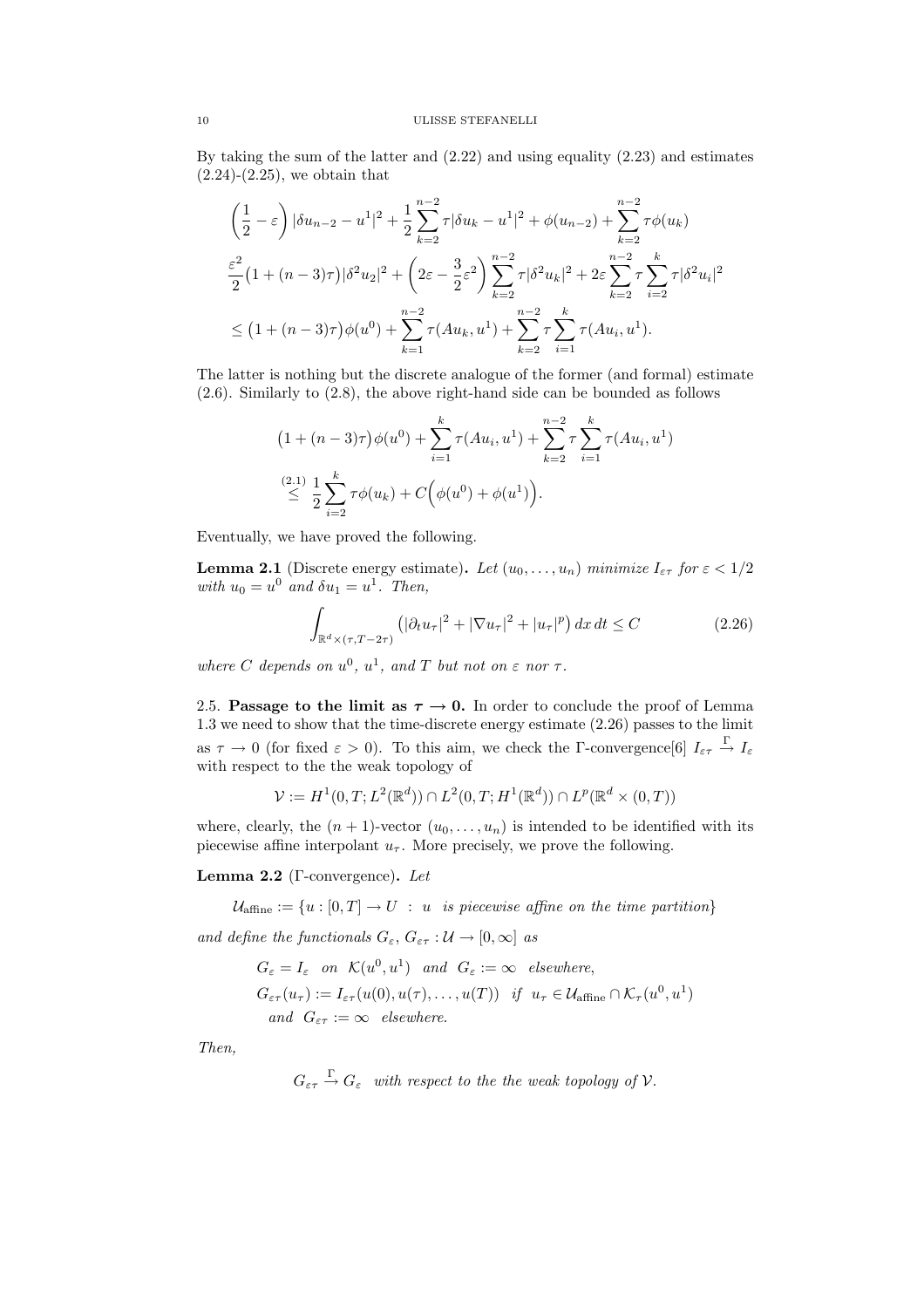The proof of this lemma is classically divided into proving the Γ-liminf inequality (Subsection 2.5.1) and checking the existence of a recovery sequence (Subsection 2.5.2).

Before going on, let us remark that

$$
\rho_{\tau}, \overline{\rho}_{\tau}, \overline{\rho}_{\tau}(\cdot - \tau), \overline{\rho}_{\tau}(\cdot - 2\tau) \to \left(t \mapsto e^{-t/\varepsilon}\right) \text{ strongly in } L^{\infty}(0, T), \qquad (2.27)
$$

the convergence of  $\rho_{\tau}$  being actually strong in  $W^{1,\infty}(0,T)$ .

2.5.1. **Γ-lim inf inequality.** Assume to be given  $u_{\tau} \in \mathcal{U}_{\text{affine}}$  such that  $u_{\tau} \to u$ with respect to the the weak topology of V and  $\liminf_{\tau \to 0} G_{\varepsilon \tau}(u_\tau) < \infty$ .

Let us denote by  $\tilde{u}_{\tau} \in C^{1}([0, T]; U)$  the piecewise-quadratic-in-time interpolant of  $(u_0, \ldots, u_n) := (u_\tau(0), \ldots, u_\tau(n\tau))$  defined by the relations

$$
\tilde{u}_{\tau}(t) := u_{\tau}(t) \quad \text{for} \quad t \in [0, \tau]
$$
\n
$$
\text{and} \quad \partial_t \tilde{u}_{\tau}(t) = \alpha_{\tau}(t) \partial_t u_{\tau}(t) + (1 - \alpha_{\tau}(t)) \partial_t u_{\tau}(t - \tau) \quad \text{for} \quad t \in (\tau, T] \tag{2.28}
$$

where we have used the notation  $\alpha_{\tau}(t) := \alpha_i(t)$  for  $t \in ((i-1)\tau, i\tau], i = 1, \ldots, n$ . We preliminarily observe that

$$
\partial_t \tilde{u}_\tau(t) = \partial_t u_\tau(t - \tau) + \tau \alpha_\tau(t) \partial_{tt} \tilde{u}_\tau(t) \quad \forall t \in (\tau, T], \tag{2.29}
$$

As  $\liminf_{\tau \to 0} G_{\varepsilon \tau}(u_{\tau}) < \infty$ , by possibly extracting some not relabeled subsequence, we have that  $u_{\tau}(0) = u^0$  and

$$
\limsup_{\tau \to 0} \left( \int_{\tau}^{T} \overline{\rho}_{\tau} \frac{1}{2} |\partial_{tt} \tilde{u}_{\tau}|^{2} + \int_{\tau}^{T-2\tau} \frac{1}{\varepsilon^{2}} \overline{\rho}_{\tau} (\cdot + 2\tau) \phi(\overline{u}_{\tau}) \right) < \infty.
$$

Then, owing to convergence (2.27) and using

$$
\delta u_k = u^1 + \sum_{i=2}^k \tau \delta^2 u_i \quad k = 2, \dots, n,
$$

we have that, for  $\tau$  small,

$$
\int_{\tau}^{T} |\partial_{tt} \tilde{u}_{\tau}|^2 + \int_{\tau}^{T} |\partial_t u_{\tau}|^2 + \int_{\tau}^{T-2\tau} \phi(\overline{u}_{\tau}) \leq C
$$

where C depends on  $u^1$ , T, and  $\varepsilon$ . Hence, by possibly further extracting a not relabeled subsequence, we have that

$$
\nabla \overline{u}_{\tau} \to \nabla u \quad \text{weakly in} \quad L^2(\mathbb{R}^d \times (0, T)), \tag{2.30}
$$

$$
\overline{u}_{\tau} \to u \quad \text{weakly in} \quad L^p(\mathbb{R}^d \times (0,T)), \tag{2.31}
$$

$$
u_{\tau} \to u \quad \text{weakly in} \quad H^1(0, T; L^2(\mathbb{R}^d)),\tag{2.32}
$$

$$
\tilde{u}_{\tau} \to v \quad \text{weakly in} \quad H^2(0, T; L^2(\mathbb{R}^d)),\tag{2.33}
$$

$$
\partial_t \tilde{u}_\tau(t) \to v_t(t) \quad \text{weakly in} \quad L^2(\mathbb{R}^d) \quad \text{for all} \quad t \in [0, T]. \tag{2.34}
$$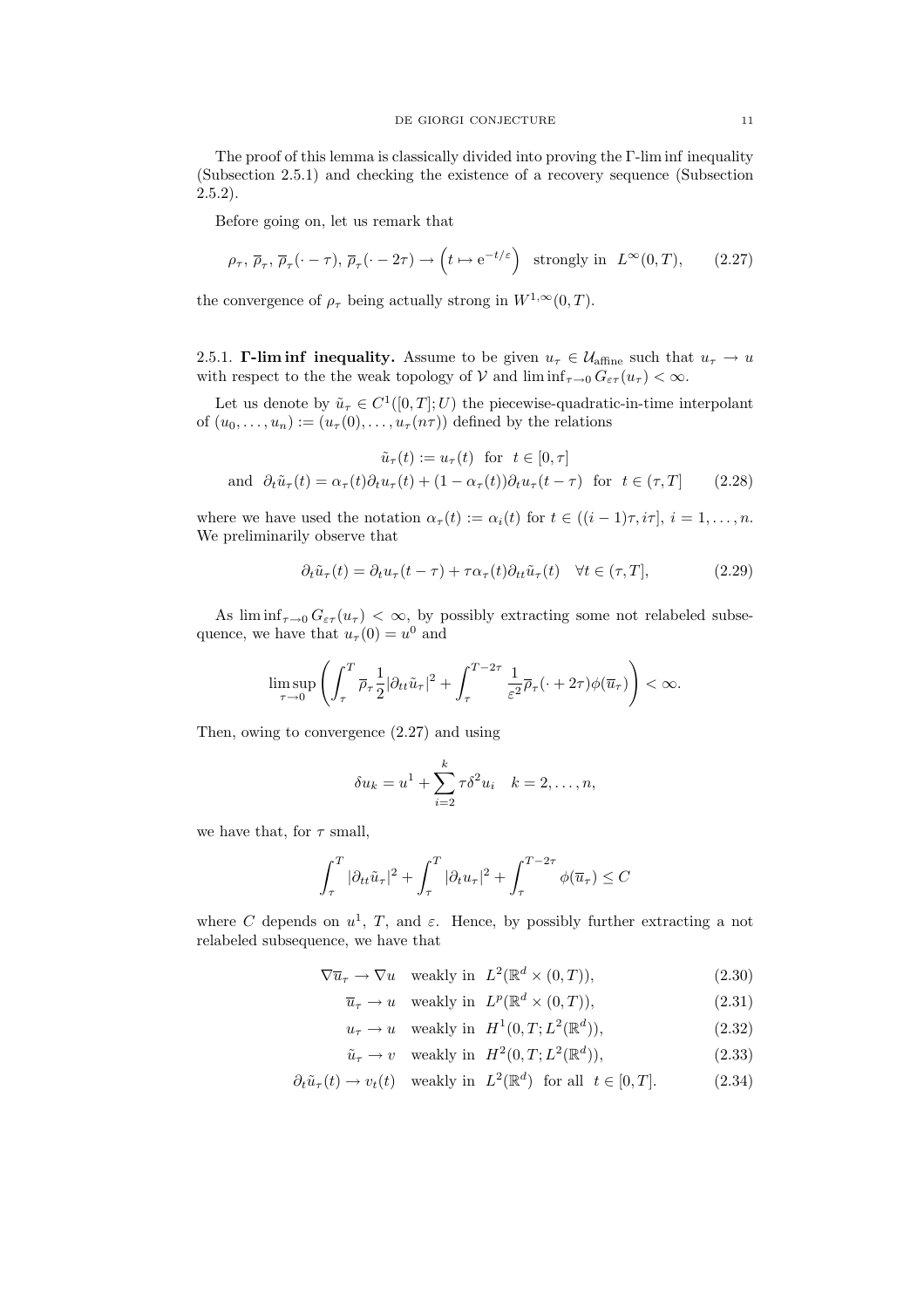We shall prove that, indeed,  $v \equiv u$ . To this aim, fix  $w \in L^2(\mathbb{R}^d \times (0,T))$  and compute that

$$
\int_0^T (\partial_t \tilde{u}_\tau - u_t, w) \stackrel{(2.29)}{=} \int_\tau^T (\partial u_\tau (\cdot - \tau) + \tau \alpha_\tau \partial_{tt} \tilde{u}_\tau - u_t, w) + \int_0^\tau (u^1 - u_t, w) \n= \int_0^T (\partial_t u_\tau - u_t, w) - \int_\tau^T (\partial_t u_\tau - \partial_t u_\tau (\cdot - \tau), w) + \tau \int_\tau^T \alpha_\tau (\partial_{tt} \tilde{u}_\tau, w) \n= \int_0^T (\partial_t u_\tau - u_t, w) - \tau \int_\tau^T (1 - \alpha_\tau) (\partial_{tt} \tilde{u}_\tau, w) \to 0
$$

where this convergence follows from (2.32),  $|\alpha_\tau| \leq 1$ , and the boundedness of  $\partial_{tt} \tilde{u}$ . Namely,  $\partial_t \tilde{u}_\tau \to u_t$  weakly in  $L^2(\mathbb{R}^d \times (0,T))$  and  $v = u$ . In particular, owing to convergence (2.34) we have proved that  $u^1 = \partial_t \tilde{u}_\tau(0) = u_t(0)$  and  $u \in \mathcal{K}(u^0, u^1)$ .

Eventually, we exploit Fatou's lemma and the convergences (2.27) and (2.33) in order to get that

$$
\int_0^T e^{-t/\varepsilon} \frac{1}{2} |u_{tt}|^2 \le \liminf_{\tau \to 0} \int_\tau^T \overline{\rho}_\tau \frac{1}{2} |\partial_{tt} \tilde{u}_\tau|^2 = \liminf_{\tau \to 0} \sum_{i=2}^n \tau \rho_i \frac{1}{2} |\delta^2 u_i|^2,
$$
  

$$
\int_0^T \frac{1}{\varepsilon^2} \phi(u) \le \liminf_{\tau \to 0} \int_{2\tau}^{T-2\tau} \frac{1}{\varepsilon^2} \overline{\rho}_\tau(\cdot + 2\tau) \phi(\overline{u}_\tau) = \liminf_{\tau \to 0} \sum_{i=2}^{n-2} \frac{\tau}{\varepsilon^2} \rho_{i+2} \phi(u_i).
$$

In particular, these last two inequalities ensure that

$$
G_{\varepsilon}(u) \le \liminf_{\tau \to 0} \left( \sum_{i=2}^{n} \tau \rho_i \frac{1}{2} |\delta^2 u_i|^2 + \sum_{i=2}^{n-2} \frac{\tau}{\varepsilon^2} \rho_{i+2} \phi(u_i) \right)
$$
  
= 
$$
\liminf_{\tau \to 0} I_{\varepsilon \tau}(u_0, \dots, u_n) = \liminf_{\tau \to 0} G_{\varepsilon \tau}(u_{\tau}).
$$

2.5.2. Existence of a recovery sequence. Let us define the backward mean operator

$$
M_{\tau}(u)(t) := \int_{t-\tau}^{t} u(s) \, ds \quad \text{for} \ \ u \in \mathcal{U}, \ t > \tau.
$$

Then, let  $u \in \mathcal{K}(u^0, u^1)$  be fixed and define  $u_{\tau}$  by

$$
u_0 := u^0
$$
,  $u_1 := u^1 + \tau u^0$ ,  $u_i := M_\tau(u)(i\tau)$  for  $i = 2, ..., n$ .

We clearly have that  $u_{\tau} \in \mathcal{K}_{\tau}(u^0, u^1)$  and that both  $u_{\tau}$  and  $\overline{u}_{\tau}$  converge to u strongly in  $L^2(0,T;H^1(\mathbb{R}^d)) \cap L^p(\mathbb{R}^d \times (0,T))$ . Moreover, one can check that

$$
\int_0^T |\partial_t u_\tau - u_t|^2
$$
  
= 
$$
\int_0^T |u^1 - u_t|^2 + \sum_{i=2}^n \int_{(i-1)\tau}^{i\tau} \left| \frac{1}{\tau} M_\tau (u - u(\cdot - \tau)) - u_t \right|^2
$$
  
= 
$$
\int_0^T |u^1 - u_t|^2 + \sum_{i=2}^n \int_{(i-1)\tau}^{i\tau} \left| \int_{(i-1)\tau}^{i\tau} M_\tau (u_t)(s) ds - u_t(t) \right|^2 dt.
$$
 (2.35)

Hence, as one has that  $M_{\tau}(u_t) \to u_t$  strongly in  $L^2(\mathbb{R}^d \times (0,T))$ , we conclude that  $u_{\tau} \to u$  strongly in  $H^1(0,T; L^2(\mathbb{R}^d))$ . In particular, we have checked that  $u_{\tau} \to u$ weakly in  $\mathcal V$ .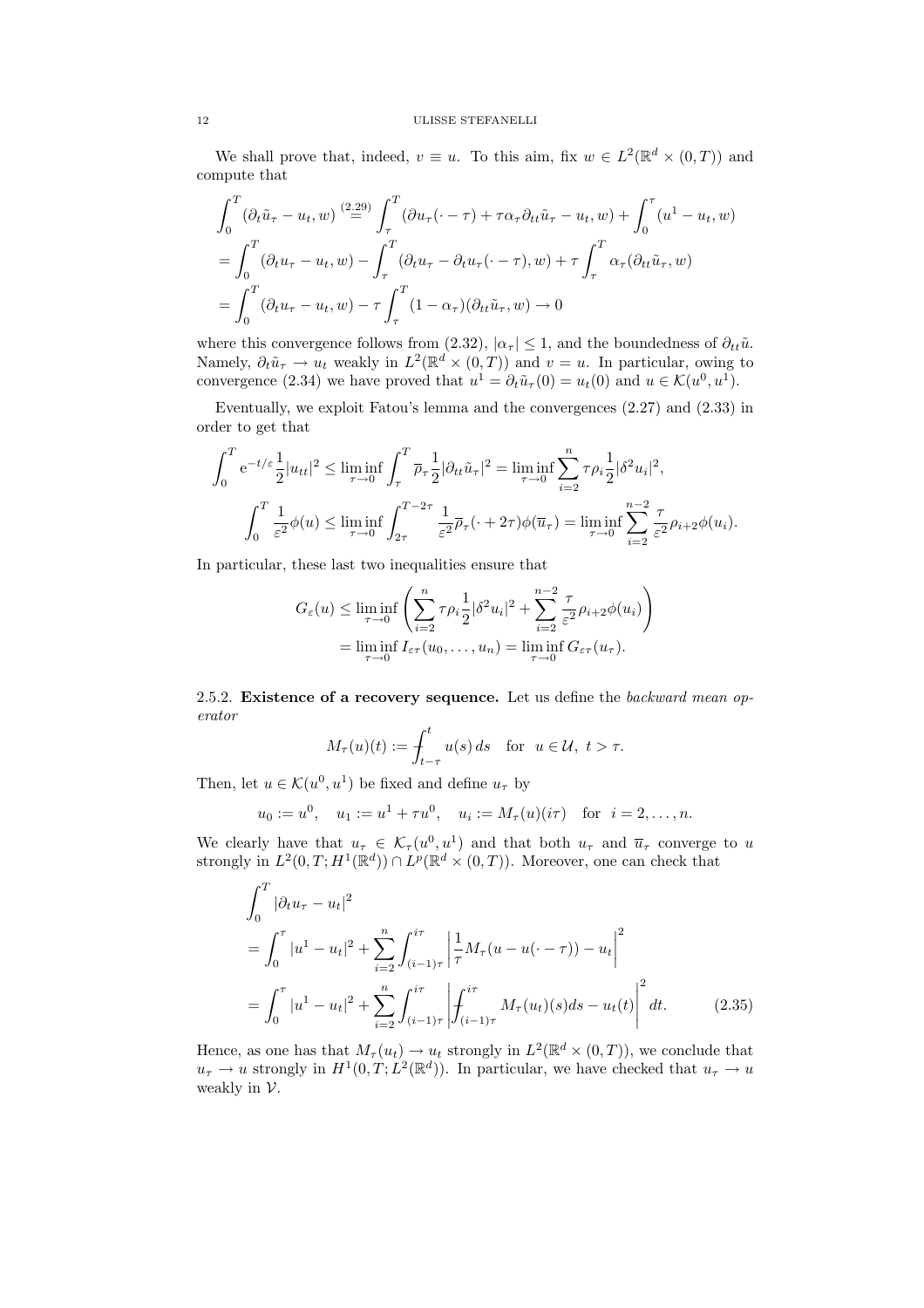Next, we compute that

$$
\sum_{i=2}^{n-2} \frac{\tau}{\varepsilon^2} \rho_{i+2} \phi(u_i)
$$
\n
$$
= \sum_{i=2}^{n-2} \frac{1}{\varepsilon^2} \rho_{i+2} \int_{(i-1)\tau}^{i\tau} \left( \phi(\overline{u}_{\tau}(t)) - \phi(u(t)) \right) dt + \sum_{i=2}^{n-2} \frac{1}{\varepsilon^2} \rho_{i+2} \int_{(i-1)\tau}^{i\tau} \phi(u(t)) dt
$$
\n
$$
\leq \sum_{i=2}^{n-2} \int_{(i-1)\tau}^{i\tau} \frac{1}{\varepsilon^2} \overline{\rho}_{\tau}(\cdot + 2\tau) (A\overline{u}_{\tau}, \overline{u}_{\tau} - u) + \sum_{i=2}^{n-2} \int_{(i-1)\tau}^{i\tau} \frac{1}{\varepsilon^2} \overline{\rho}_{\tau}(\cdot + 2\tau) \phi(u) \quad (2.36)
$$

where we have exploited the convexity of  $\phi$ . In particular, by taking the limsup as  $\tau \to 0$  and recalling that  $\overline{u}_{\tau} \to u$  strongly in  $L^2(0,T;H^1(\mathbb{R}^d)) \cap L^p(\mathbb{R}^d \times (0,T))$ and (2.27), we have that

$$
\limsup_{\tau \to 0} \left( \sum_{i=2}^{n-2} \frac{\tau}{\varepsilon^2} \rho_{i+2} \phi(u_i) \right) \le \int_0^T \frac{1}{\varepsilon^2} e^{-t/\varepsilon} \phi(u). \tag{2.37}
$$

We shall now specialize the argument of estimate (2.35) to the control of the difference of second-order derivatives in time by computing

$$
\sum_{i=2}^{n} \int_{(i-1)\tau}^{i\tau} \left| \delta^2 u_i - u_{tt}(t) \right|^2 dt = \sum_{i=2}^{n} \int_{(i-1)\tau}^{i\tau} \left| \frac{u_i - 2u_{i-1} + u_{i-2}}{\tau^2} - u_{tt}(t) \right|^2 dt
$$
  
\n
$$
= \sum_{i=2}^{n} \int_{(i-1)\tau}^{i\tau} \left| \frac{1}{\tau^3} \int_{(i-1)\tau}^{i\tau} (u - u(\cdot - \tau)) - \frac{1}{\tau^3} \int_{(i-2)\tau}^{(i-1)\tau} (u - u(\cdot - \tau)) - u_{tt}(t) \right|^2 dt
$$
  
\n
$$
= \sum_{i=2}^{n} \int_{(i-1)\tau}^{i\tau} \left| \frac{1}{\tau^3} \int_{(i-1)\tau}^{i\tau} \left( \int_{s-\tau}^s (u_t - u_t(\cdot - \tau)) \right) ds - u_{tt}(t) \right|^2 dt
$$
  
\n
$$
= \sum_{i=2}^{n} \int_{(i-1)\tau}^{i\tau} \left| \int_{(i-1)\tau}^{i\tau} \left( \int_{s-\tau}^s M_\tau(u_{tt})(r) dr \right) ds - u_{tt}(t) \right|^2 dt \to 0
$$
 (2.38)

where the convergence to 0 is ensured by the fact that  $M_{\tau}(u_{tt}) \rightarrow u_{tt}$  strongly in  $L^2(\mathbb{R}^d \times (0,T))$ . In particular, the convergence in (2.38) amounts to say that (see Subsection 2.5.1 for the definition of  $\tilde{u}_{\tau}$ )

$$
\partial_{tt}\tilde{u}_{\tau} \to u_{tt}
$$
 strongly in  $L^2(\mathbb{R}^d \times (0,T)).$ 

Finally, by collecting (2.37)-(2.38) we have proved that

$$
\limsup_{\tau \to 0} G_{\varepsilon\tau}(u_{\tau}) = \limsup_{\tau \to 0} I_{\varepsilon\tau}(u_0, \dots, u_n)
$$
\n
$$
= \limsup_{\tau \to 0} \left( \sum_{i=2}^n \tau \rho_i \frac{1}{2} |\delta^2 u_i|^2 + \sum_{i=2}^{n-2} \frac{\tau}{\varepsilon^2} \rho_{i+2} \phi(u^i) \right)
$$
\n
$$
= \limsup_{\tau \to 0} \left( \int_{2\tau}^T \overline{\rho}_{\tau} \frac{1}{2} |\partial_{tt} \tilde{u}_{\tau}|^2 + \int_{2\tau}^{T-2\tau} \frac{1}{\varepsilon^2} \overline{\rho}_{\tau}(\cdot + 2\tau) \phi(\overline{u}_{\tau}) \right)
$$
\n
$$
\leq \int_0^T e^{-t/\varepsilon} \left( \frac{1}{2} |u_{tt}|^2 + \frac{1}{\varepsilon^2} \phi(u) \right) = G_{\varepsilon}(u).
$$

Namely,  $u_{\tau}$  is a recovery sequence for u.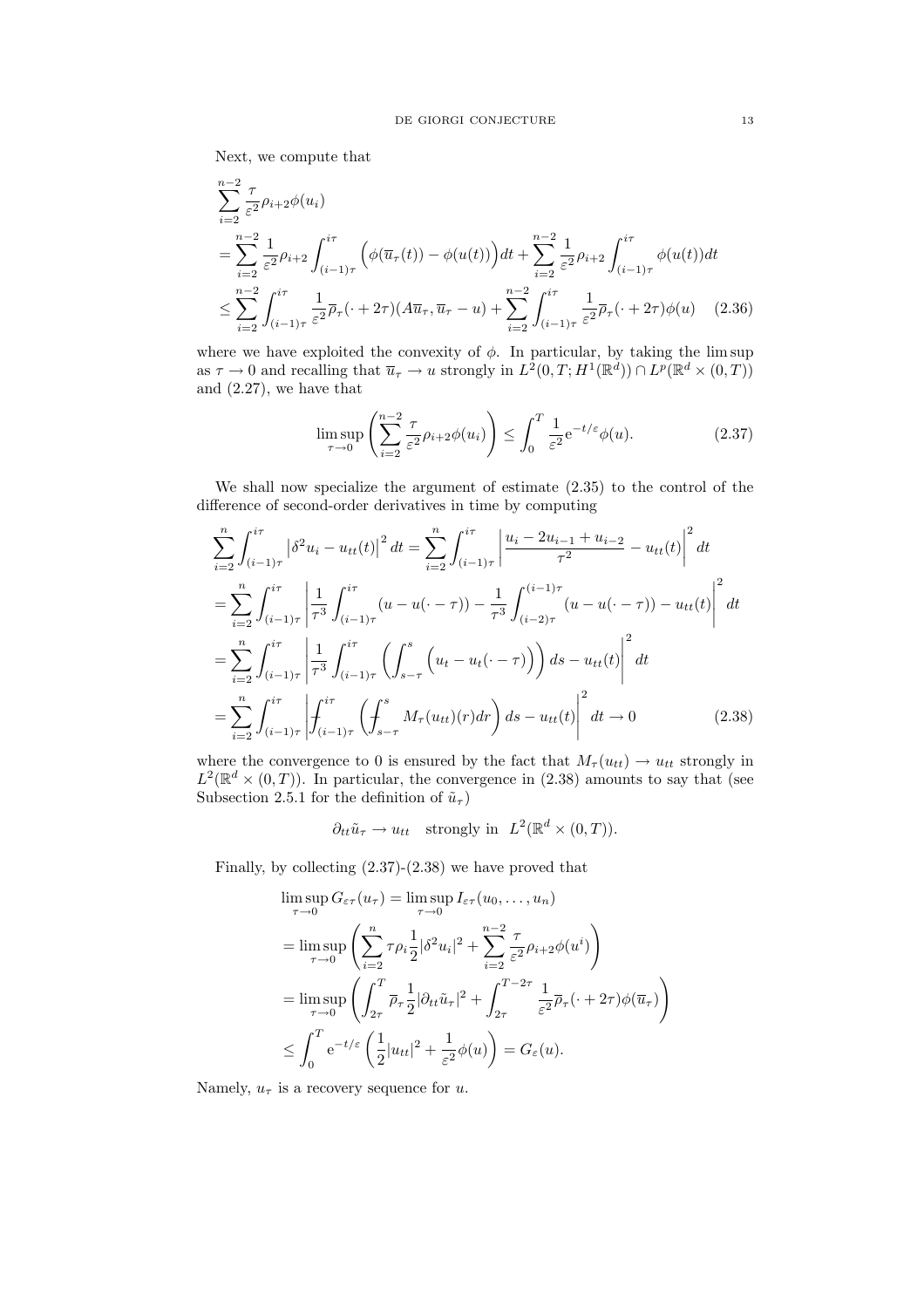#### 14 ULISSE STEFANELLI

2.5.3. Proof of Lemma 1.3. This is just an easy application of the Fundamental Theorem of Γ-convergence. [4] The minimizers  $u_{\tau}$  of  $G_{\varepsilon_{\tau}}$  fulfill estimate (2.26) and are hence weakly precompact in  $\mathcal V$ . As  $G_{\varepsilon\tau} \stackrel{\Gamma}{\to} G_{\varepsilon}$  with respect to the same topology by Lemma 2.2, we have that  $u_{\tau} \to u$  weakly in  $\check{\mathcal{V}}$  where u is the unique minimizer of  $G_{\varepsilon}$ . Finally, the bound (2.26) passes to the limit and the energy estimate (1.3) holds.

## 3. Proof of the Conjecture

Let us now come to the proof of Theorem 1.2. Owing to the energy estimate (1.3) and by possibly implementing a diagonal extraction argument in combination with the AUBIN-LIONS Lemma we obtain, for some not relabeled subsequence,

 $u^{\varepsilon} \to u$  weakly in  $V$  and strongly in  $C([0,T]; L^2(B_k))$  for all  $k > 0$  (3.1) where  $B_k := \{x \in \mathbb{R}^d : |x| \leq k\}$ . Hence,  $u^{\varepsilon} \to u$  and  $|u^{\varepsilon}|^{p-2}u^{\varepsilon} \to |u|^{p-2}u$ pointwise almost everywhere. In particular, again from the energy estimate (1.3) we have that [18, Prop. 3.10, p. 272]

$$
|u^{\varepsilon}|^{p-2}u^{\varepsilon} \to |u|^{p-2}u \quad \text{strongly in} \quad L^{q}(B_{k} \times (0,T))
$$
  
for all  $k > 0$  and  $q \in [1, p').$  (3.2)

We shall now check that  $u$  solves  $(1.1)$  in the distributional sense. To this aim, let  $w \in C_0^{\infty}(\mathbb{R}^d \times (0,T))$  and define  $v := e^{t/\varepsilon}w$ . We have that

$$
v_{tt} = e^{t/\varepsilon} w_{tt} + \frac{2}{\varepsilon} e^{t/\varepsilon} w_t + \frac{1}{\varepsilon^2} e^{t/\varepsilon} w.
$$

As  $v \in C_0^{\infty}(\mathbb{R}^d \times (0,T)) \subset \mathcal{K}(0,0)$ , from the variational equality  $(2.2)$  one obtains

$$
0 = \int_0^T e^{-t/\varepsilon} \left( (u_{tt}^{\varepsilon}, v_{tt}) + \frac{1}{\varepsilon^2} (Au^{\varepsilon}, v) \right)
$$
  
= 
$$
\int_0^T \left( (u_{tt}^{\varepsilon}, w_{tt}) + \frac{2}{\varepsilon} (u_{tt}^{\varepsilon}, w_t) + \frac{1}{\varepsilon^2} (u_{tt}^{\varepsilon}, w) + \frac{1}{\varepsilon^2} (Au^{\varepsilon}, w) \right).
$$

Hence, we compute that

$$
\int_0^T \left( (u^\varepsilon, w_{tt}) + (Au^\varepsilon, w) \right) = \varepsilon^2 \int_0^T (u_t^\varepsilon, w_{ttt}) + 2\varepsilon \int_0^T (u_t^\varepsilon, w_{tt})
$$

$$
= \int_0^T (u_t^\varepsilon, \varepsilon^2 w_{ttt} + 2\varepsilon w_{tt}).
$$

By passing to the limit as  $\varepsilon \to 0$  and using the convergences (3.1)-(3.2) and the compactness of the support of  $w$  we have that

$$
\int_0^T ((u, w_{tt}) + (Au, w)) = 0.
$$

Namely,  $u$  solves  $(1.1)$  in the distributional sense.

 $\cdot$ 

3.1. Comments and extensions. As the limit function  $u$  belongs to the space  $V$ , we have that equation  $(1.1)$  is solved in the following stronger sense

$$
\int_{\mathbb{R}^d \times (0,T)} \left( -u_t^\varepsilon w_t + \nabla u^\varepsilon \cdot \nabla w + \frac{p}{2} |u|^{p-2} u \, w \right) = 0 \quad \text{for all} \ \ w \in \mathcal{V}.
$$
 (3.3)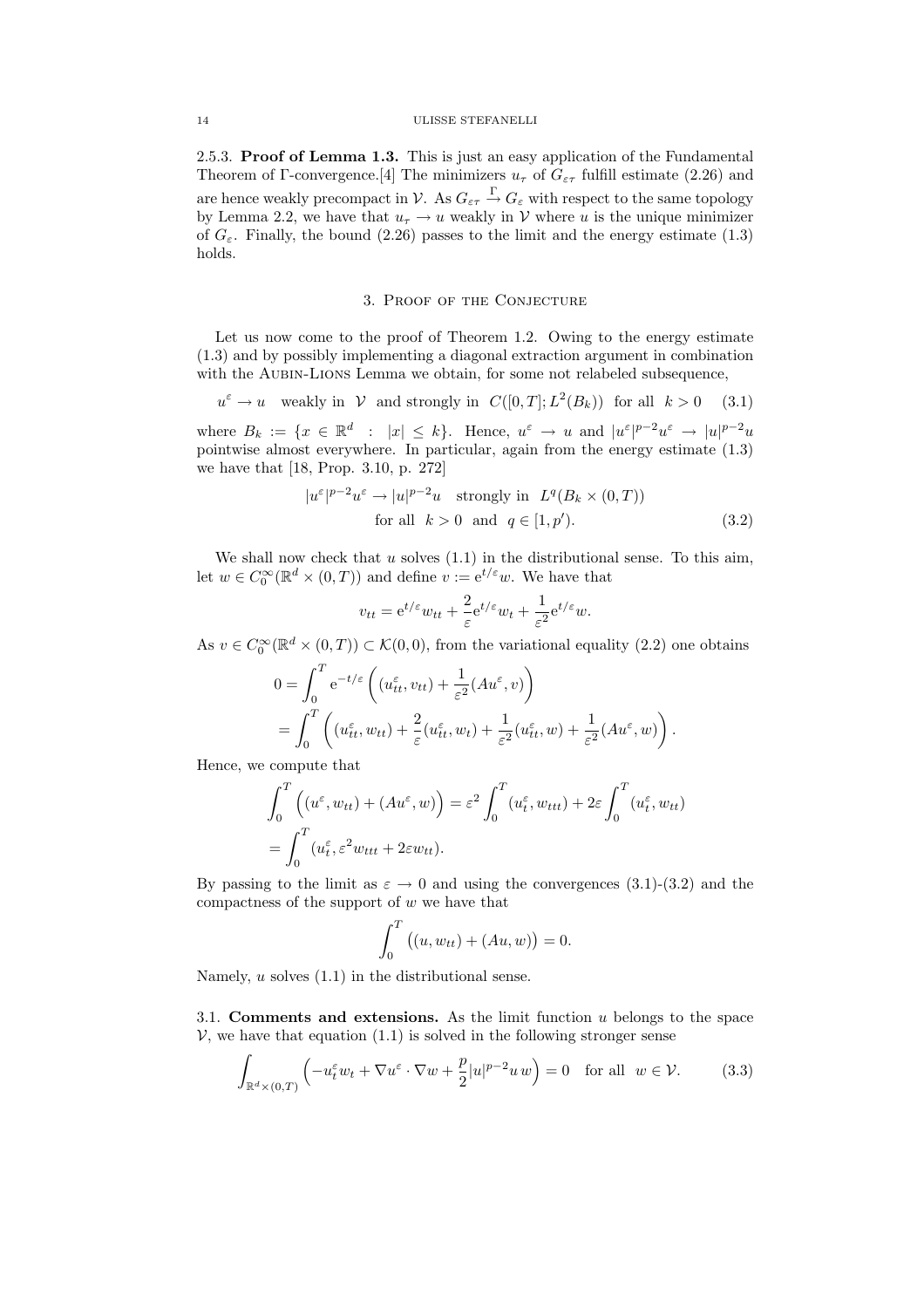Moreover, for  $p < 2^*$  Problem (1.1) admits a unique strong solution. In this case, the convergence  $u^{\varepsilon} \to u$  clearly holds for the whole sequence.

By inspecting the proof of Theorem 1.2 one realizes that the argument follows by assuming the weaker regularity on initial data

$$
u^0, u^1 \in U.
$$

Moreover, the choice of  $\mathbb{R}^d$  in the definition of  $I_\varepsilon$  can be replaced by some  $\Omega \subset$  $\mathbb{R}^d$  (possibly along with Dirichlet or even mixed boundary conditions) with no particular intricacy.

The power nonlinearity in  $I<sub>\varepsilon</sub>$  can be replaced by a more general convex differentiable function  $F$  of polynomial growth. In particular, we can ask for

$$
\frac{1}{C}|r|^p \leq F(r) + C, \quad |F'(r)|^{p'} \leq C(1+|r|^p) \quad \forall r \in \mathbb{R}.
$$

The coercivity requirement can be omitted if  $F$  is of subcritical growth, namely  $p < 2^*$ . An additional quadratic term in F can also be considered. In particular, the Conjecture 1.1 holds true in the case of semilinear Klein-Gordon equations as well.

#### **ACKNOWLEDGMENT**

Comments by Matthias Liero, Enrico Serra, and Paolo Tilli on an earlier version of the paper are gratefully acknowledged. Partial support from FP7-IDEAS-ERC-StG Grant #200497 (BioSMA) is also acknowledged.

#### **REFERENCES**

- [1] G. Akagi and U. Stefanelli. A variational principle for doubly nonlinear evolution. Appl. Math. Lett., to appear, 2010.
- [2] G. Akagi and U. U. Stefanelli. Weighted energy-dissipation functionals for doubly nonlinear evolution. Preprint IMATI-CNR, 2PV10/2/0, 2010.
- [3] S. Conti and M. Ortiz. Minimum principles for the trajectories of systems governed by rate problems. J. Mech. Phys. Solids 56 (2008)1885–1904.
- [4] G. Dal Maso. An introduction to Γ-convergence. Progress in Nonlinear Differential Equations and their Applications, 8. Birkhäuser Boston Inc., Boston, MA, 1993.
- [5] E. De Giorgi. Conjectures concerning some evolution problems. Duke Math. J. 81 (1996) 2:255–268. A celebration of John F. Nash, Jr.
- [6] E. De Giorgi and T. Franzoni. Su un tipo di convergenza variazionale. Atti Accad. Naz. Lincei Rend. Cl. Sci. Fis. Mat. Natur. (8) 58 (1975) 6:842–850.
- [7] T. Ilmanen. Elliptic regularization and partial regularity for motion by mean curvature. Mem. Amer. Math. Soc. 108 (1994) 520:x+90.
- [8] J.-L. Lions. Quelques méthodes de résolution des problèmes aux limites non linéaires. Dunod Gauthier-Villard, Paris, 1969.
- [9] J.-L. Lions and E. Magenes. Problèmes aux limites non homogènes et applications. Vol. 1. Travaux et Recherches Mathématiques, No. 17. Dunod, Paris, 1968.
- [10] M. Lucia, C. B. Muratov, and M. Novaga. Existence of traveling waves of invasion for Ginzburg-Landau-type problems in infinite cylinders. Arch. Ration. Mech. Anal. 188 (2008) 3:475–508.
- [11] A. Mielke and M. Ortiz. A class of minimum principles for characterizing the trajectories and the relaxation of dissipative systems. ESAIM Control Optim. Calc. Var. 14 (2008) 3:494–516.
- [12] A. Mielke and U. Stefanelli. A discrete variational principle for rate-independent evolution. Adv. Calc. Var. 1 (2008) 4:399–431.
- [13] A. Mielke and U. Stefanelli. Weighted energy-dissipation functionals for gradient flows. ESAIM Control Optim. Calc. Var., to appear, 2010.
- [14] C. B. Muratov and M. Novaga. Front propagation in infinite cylinders. I. A variational approach. Commun. Math. Sci. 6 (2008) 4:799–826.